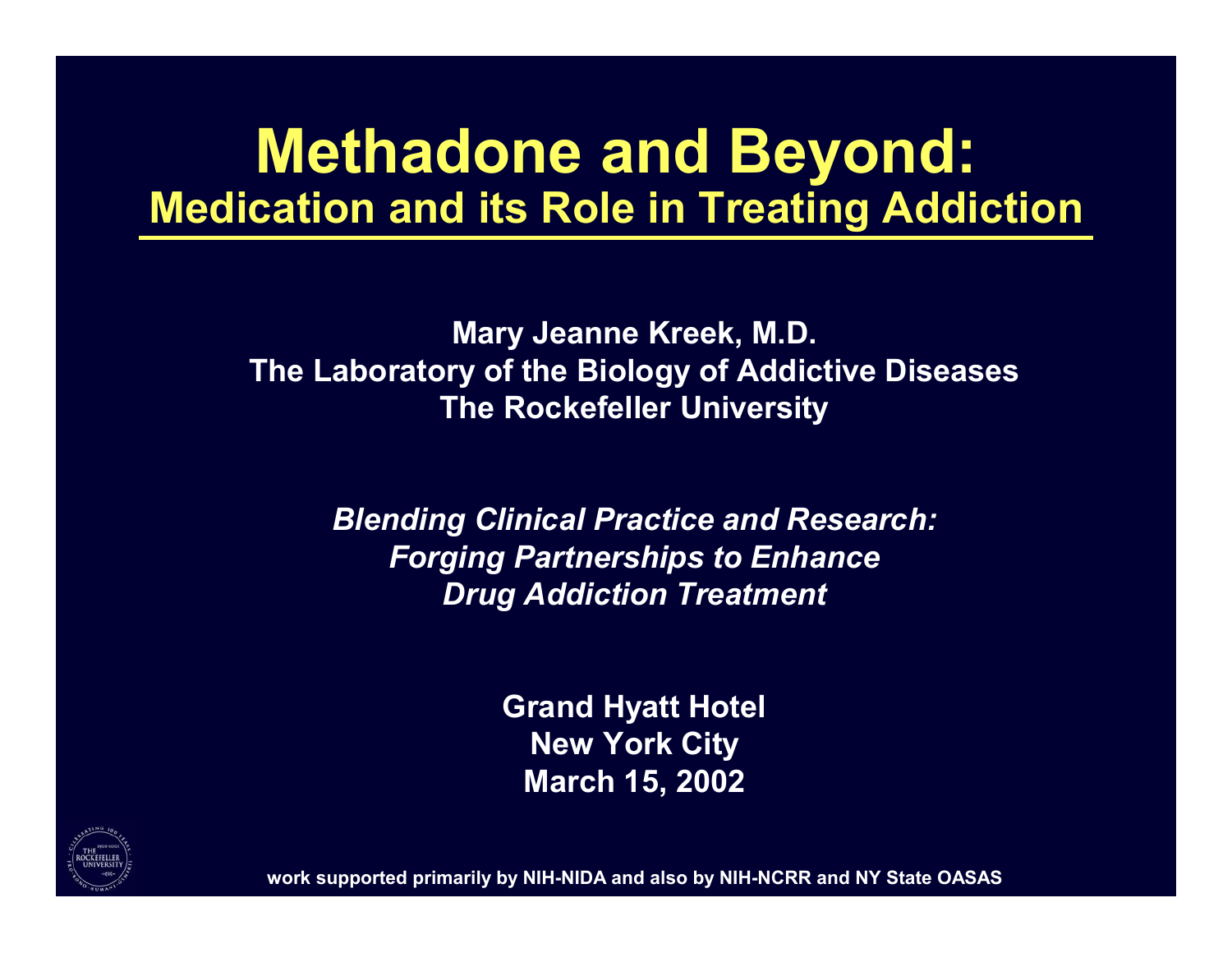**Hypothesis (1963–1964)**

**Heroin (opiate) addiction is a disease – <sup>a</sup> "metabolic disease" – of the brain with resultant behaviors of "drug hunger" and drug self-administration, despite negative consequences to self and others. Heroin addiction is not simply a criminal behavior or due alone to antisocial personality or some other personality disorder.**



*Dole, Nyswander and Kreek, 1966*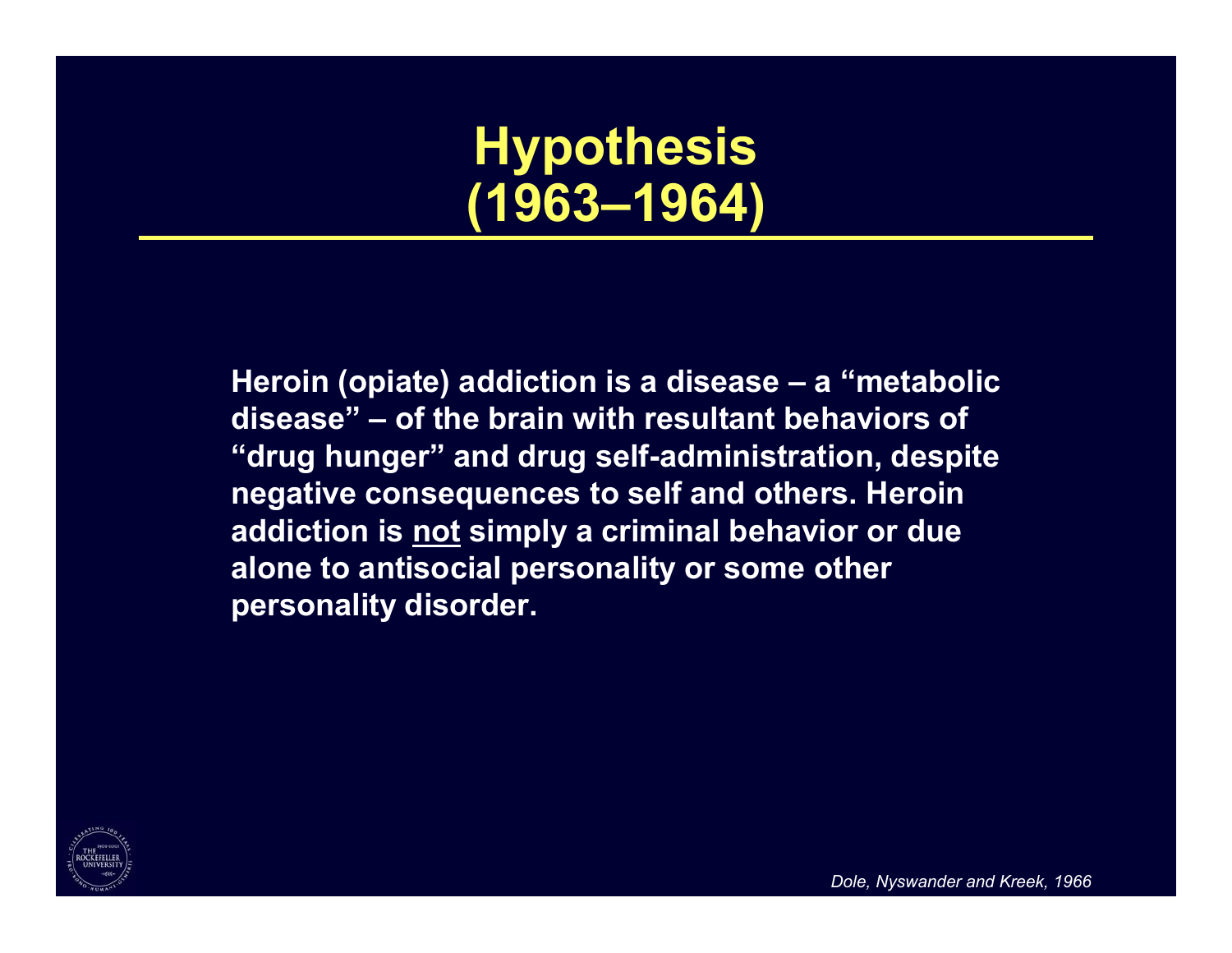### **Impact of Short-Acting Heroin As Used on a Chronic Basis in Humans - 1964 Study**



*Dole, Nyswander and Kreek, 1966*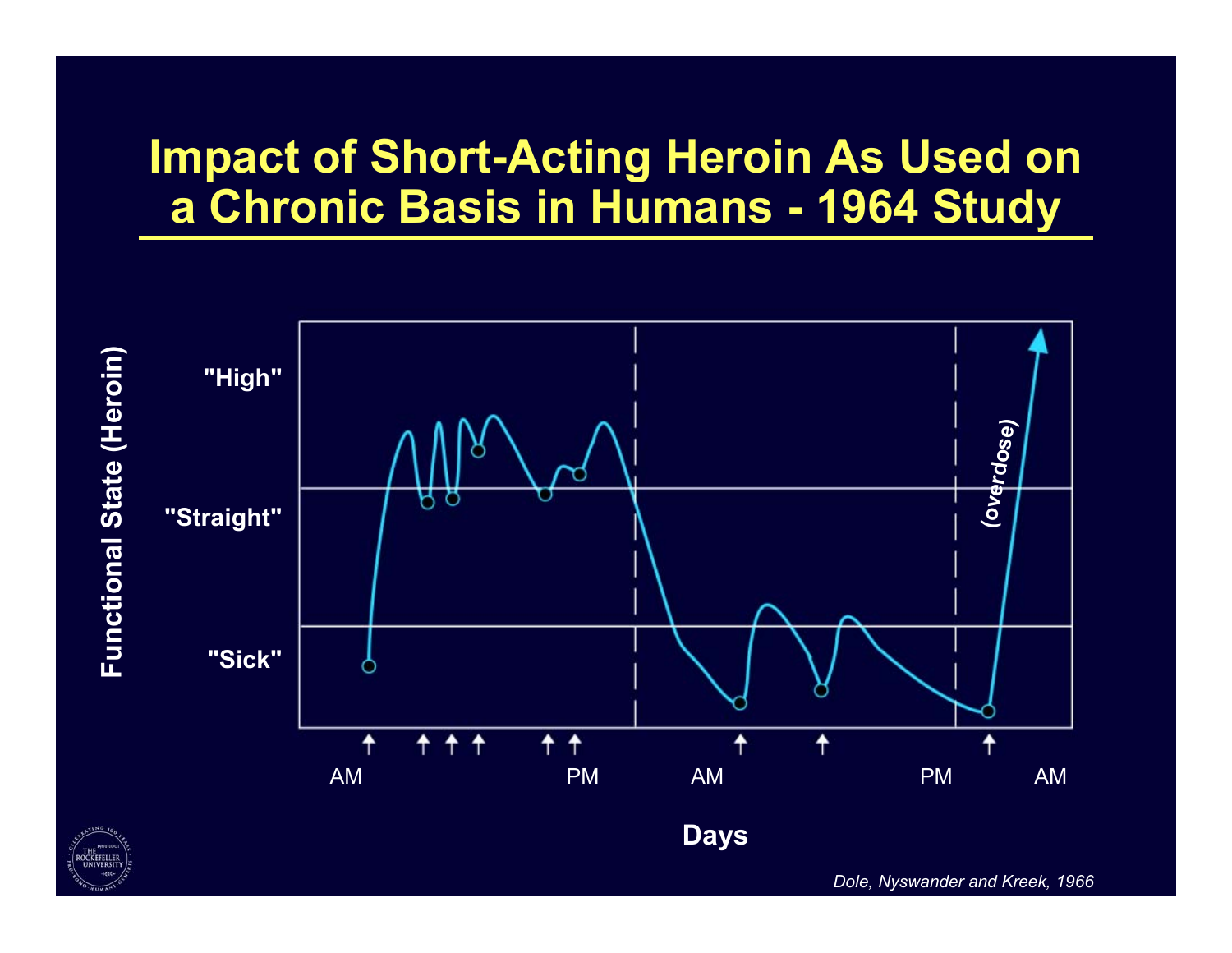# **Goals and Rationale for Specific Pharmacotherapy f o r an Addiction**

- **1. Prevent withdra wal symptoms**
- **2. Reduce dru g cravin g**
- **3. Normalize any p h y siological functions disru pte d by dru g us e**
- **4. Target treatment agent to specific site o f acti on, receptor, or physiolo gical system affec ted or deranged b y drug of abuse**



*Kreek, 1978; 1991; 1992; 2001*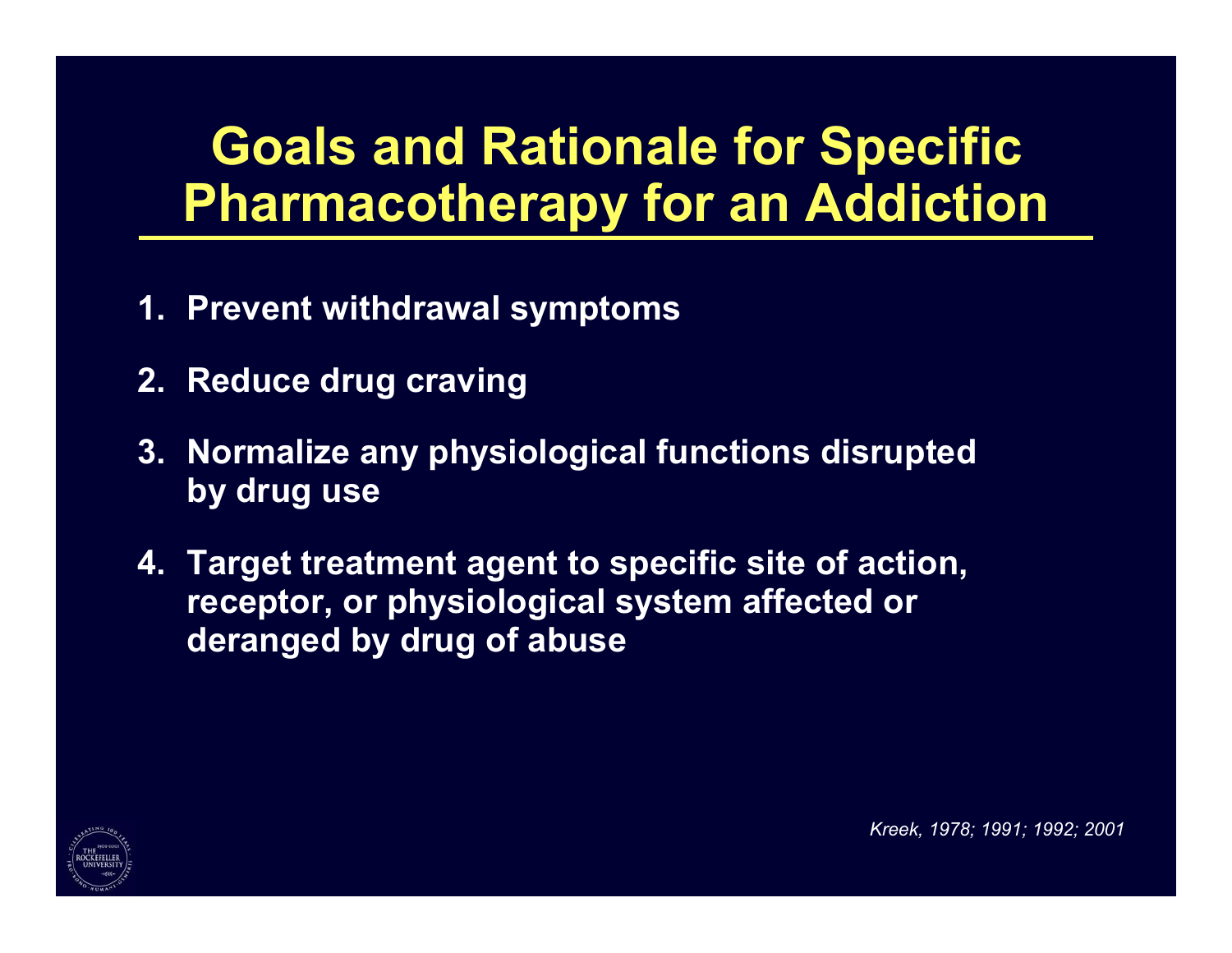**Characteristics of an EffectivePharmacotherapeutic Agent for Treatment o f an Addictive Disease**

- •**Orally effective**
- •**Slow onset of action**
- •**Long duration of action**
- •**Slow offset of action**



*Kree k, 1978; 1991; 1992; 2001*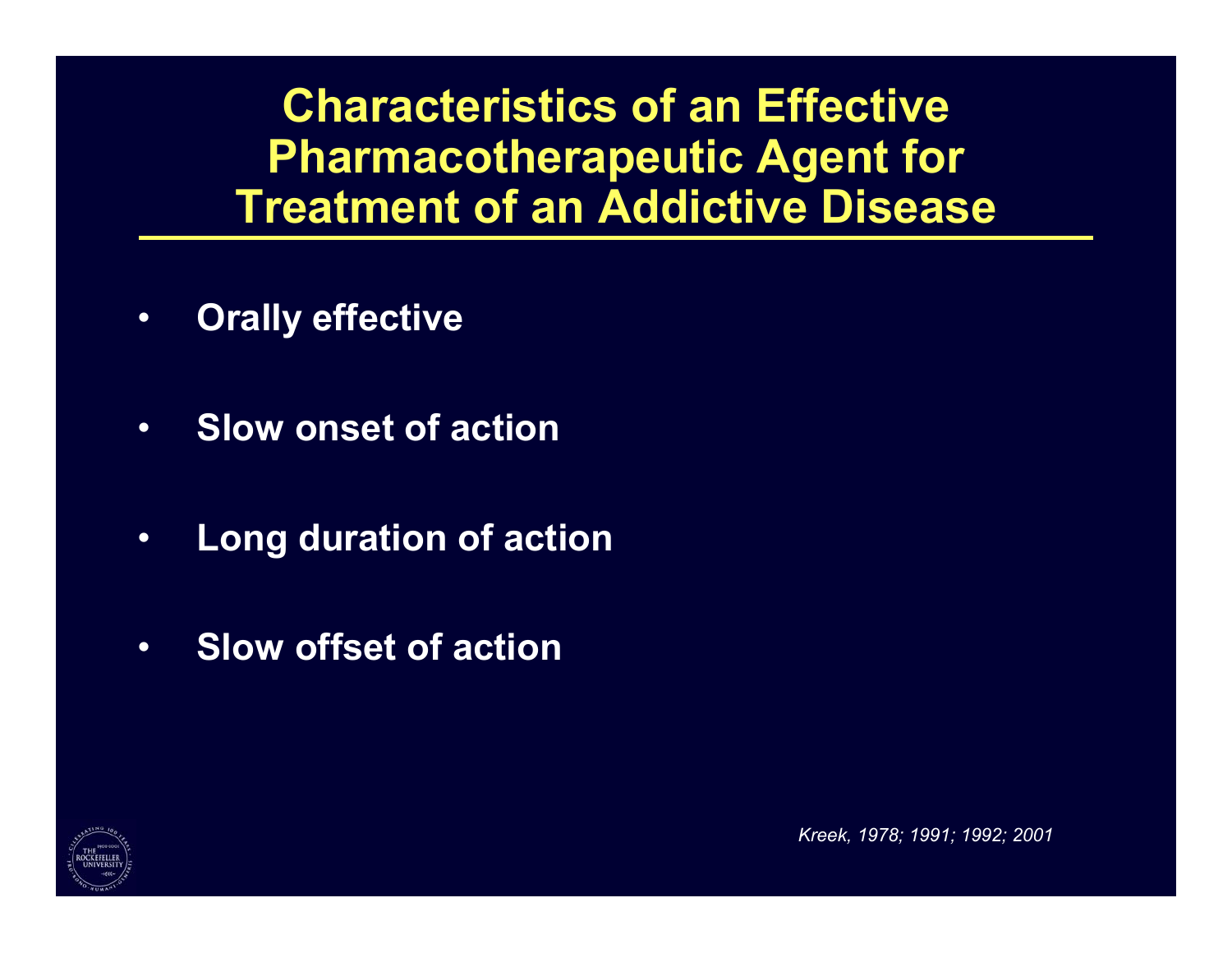## **Heroin versus Methadone\***

|                                | <b>Heroin</b> | <b>Methadone</b> |  |
|--------------------------------|---------------|------------------|--|
| <b>Route of administration</b> | intravenous   | oral             |  |
| <b>Onset of action</b>         | immediate     | 30 minutes       |  |
| <b>Duration of action</b>      | $3-6$ hrs     | $24 - 36$ hrs    |  |
| <b>Euphoria</b>                | first 1-2 hrs | none             |  |
| <b>Withdrawal symptoms</b>     | after 3-4 hrs | after 24 hrs     |  |



*<sup>\*</sup> effe cts o f high dosages in tol e ra nt individuals*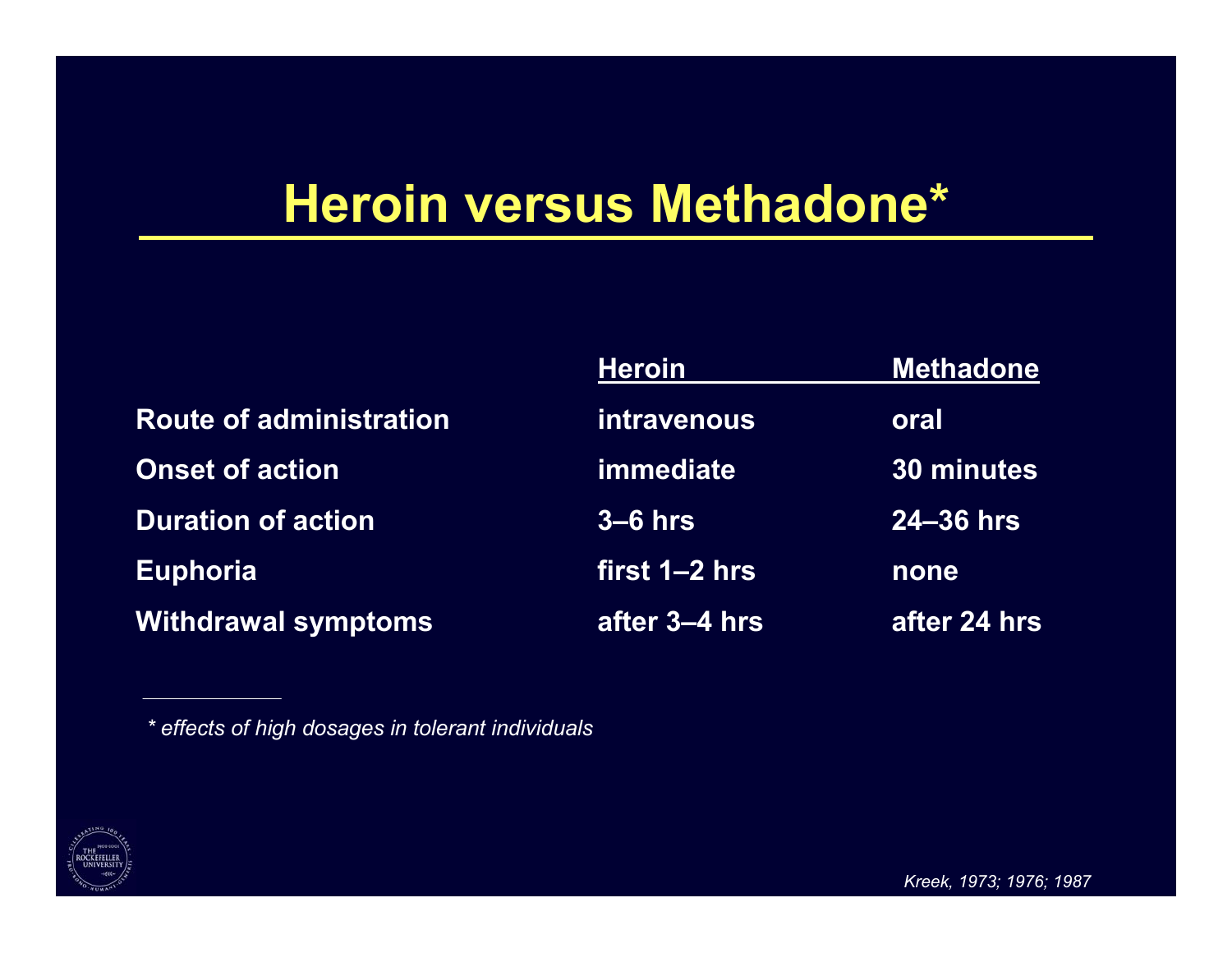### **Long-Acting Methadone Administered on a Chronic Basis in Humans - 1964 Study**





*Dole, Nyswander and Kreek, 1966*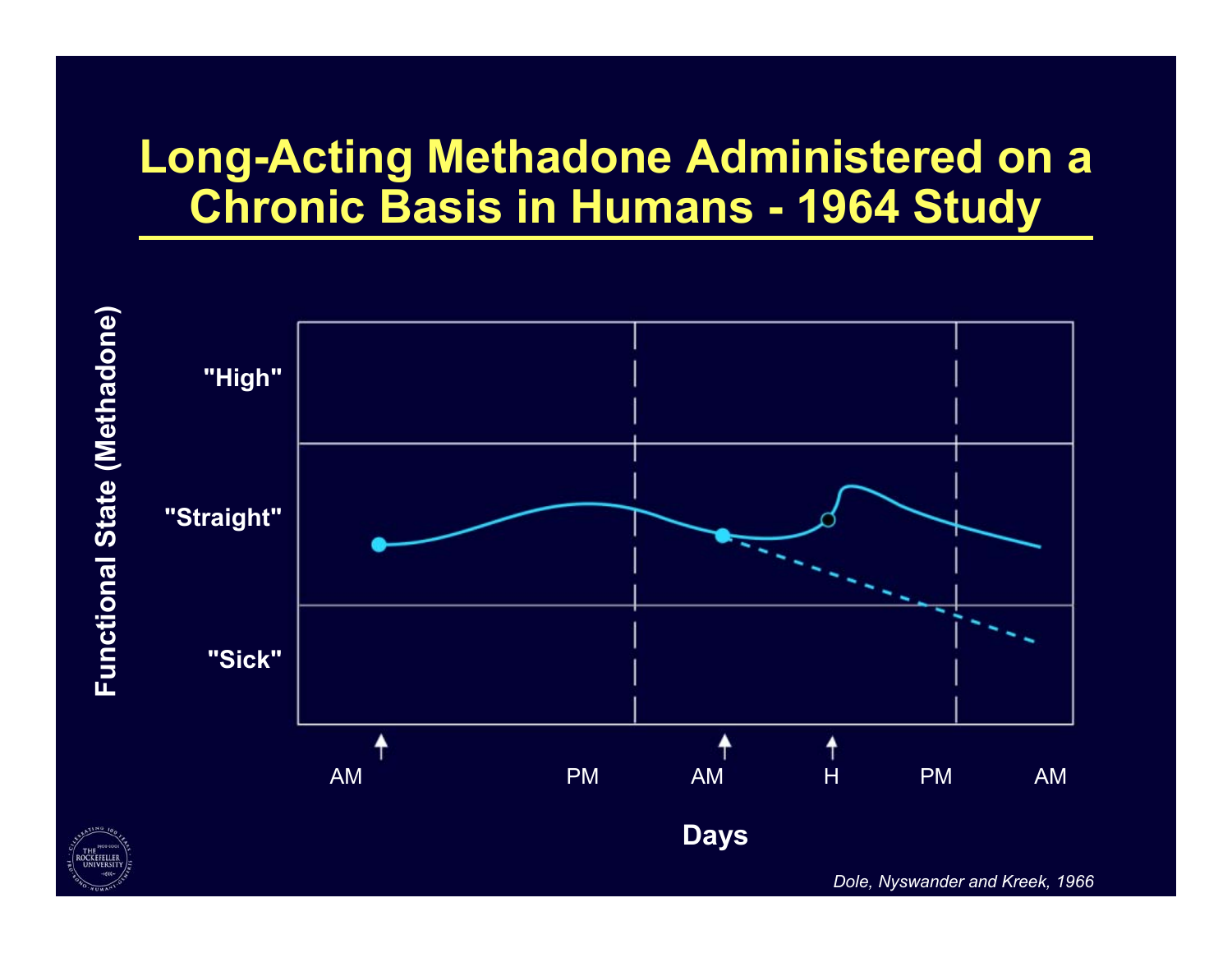### **Plasma Methadone Levels in an Individual Maintained o n 100 mg/day**



**Time (hours after dos e)**



*Kreek, MJ, NY St ate J. Med., 1973*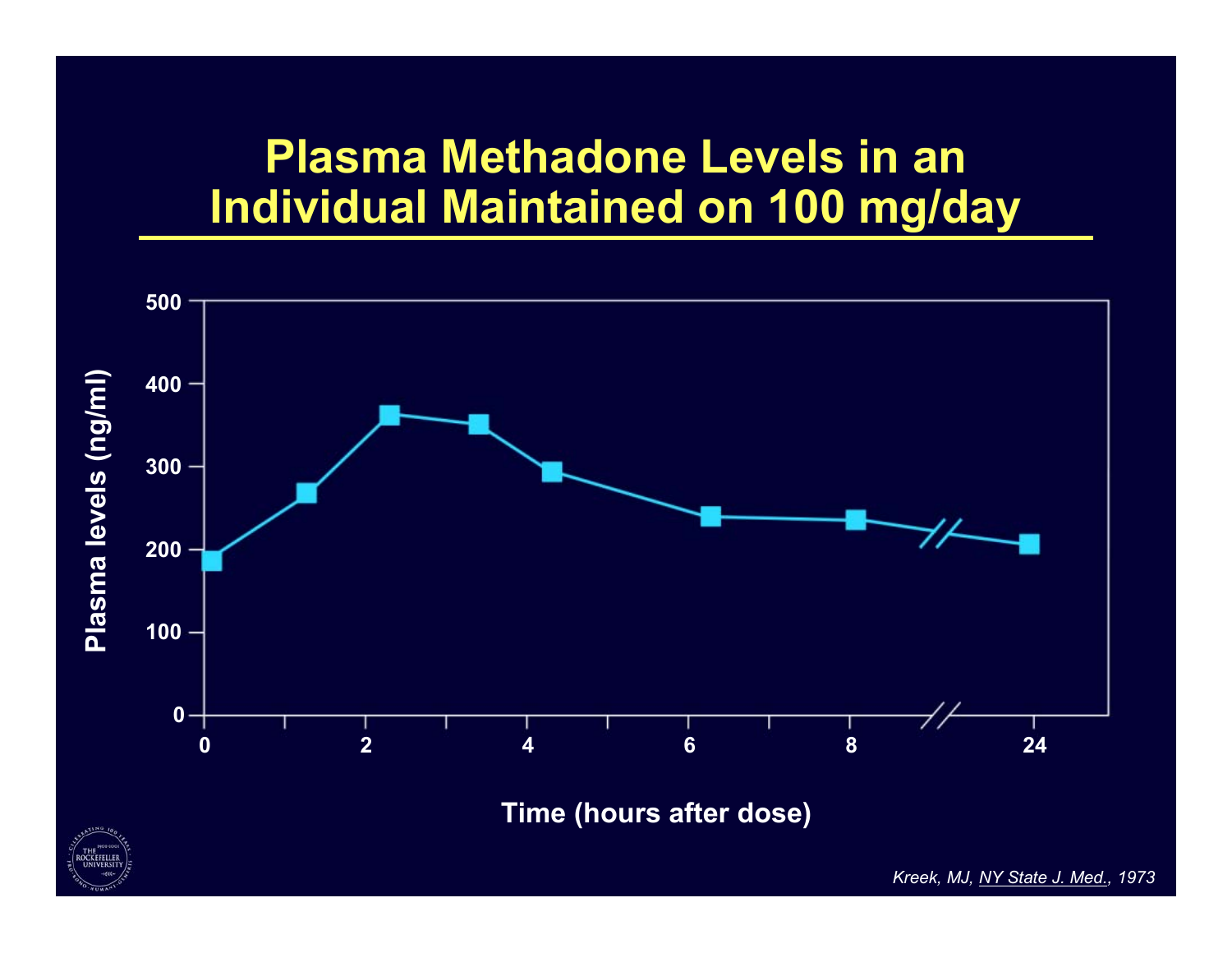## **Opioid Agonist Pharmacokinetics: Heroin Versus Methadone**

| <b>Compound</b>  | <b>Systemic</b><br><b>Bioavailability</b><br><b>After Oral</b><br><b>Administration</b> | <b>Apparent</b><br><b>Plasma Terminal</b><br><b>Half-life</b><br>$(t_{\eta_2}$ Beta)                             | <b>Major</b><br><b>Route of</b><br><b>Biotrans-</b><br>formation      |
|------------------|-----------------------------------------------------------------------------------------|------------------------------------------------------------------------------------------------------------------|-----------------------------------------------------------------------|
| <b>Heroin</b>    | <b>Limited</b><br>$(<30\%)$                                                             | 3 <sub>m</sub><br>(30 m for active<br>6-actyl-morphine<br>metabolite)<br>(4-6 for active<br>morphine metabolite) | <b>Successive</b><br>deacetylation<br>and morphine<br>glucuronidation |
| <b>Methadone</b> | <b>Essentially</b><br><b>Complete</b><br>(270%)                                         | 24h<br>(48 h for<br>active<br><b>I-enantiomer)</b>                                                               | <b>N-demethylation</b>                                                |



*Kreek et al., 1973; 1976; 1977; 1979; 1982; Inturrisi et al, 1973; 1984*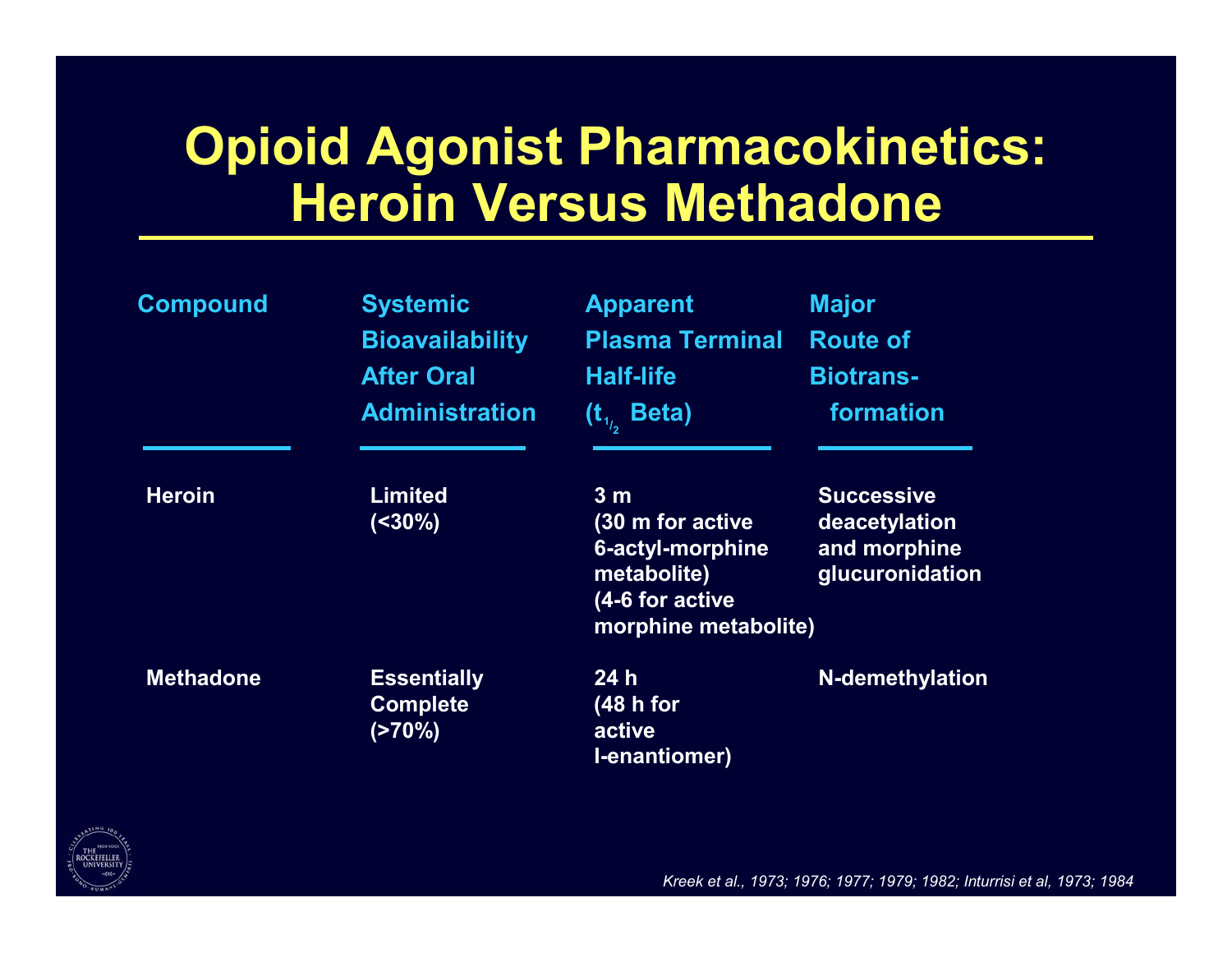# **"On-Off"** *versus* **"Steady-State"**

### **Disruption** *versus* **Normalization**

- **• levels of gene expression**
- **• receptor mediated events**
- **• physiology**
- **•behaviors**

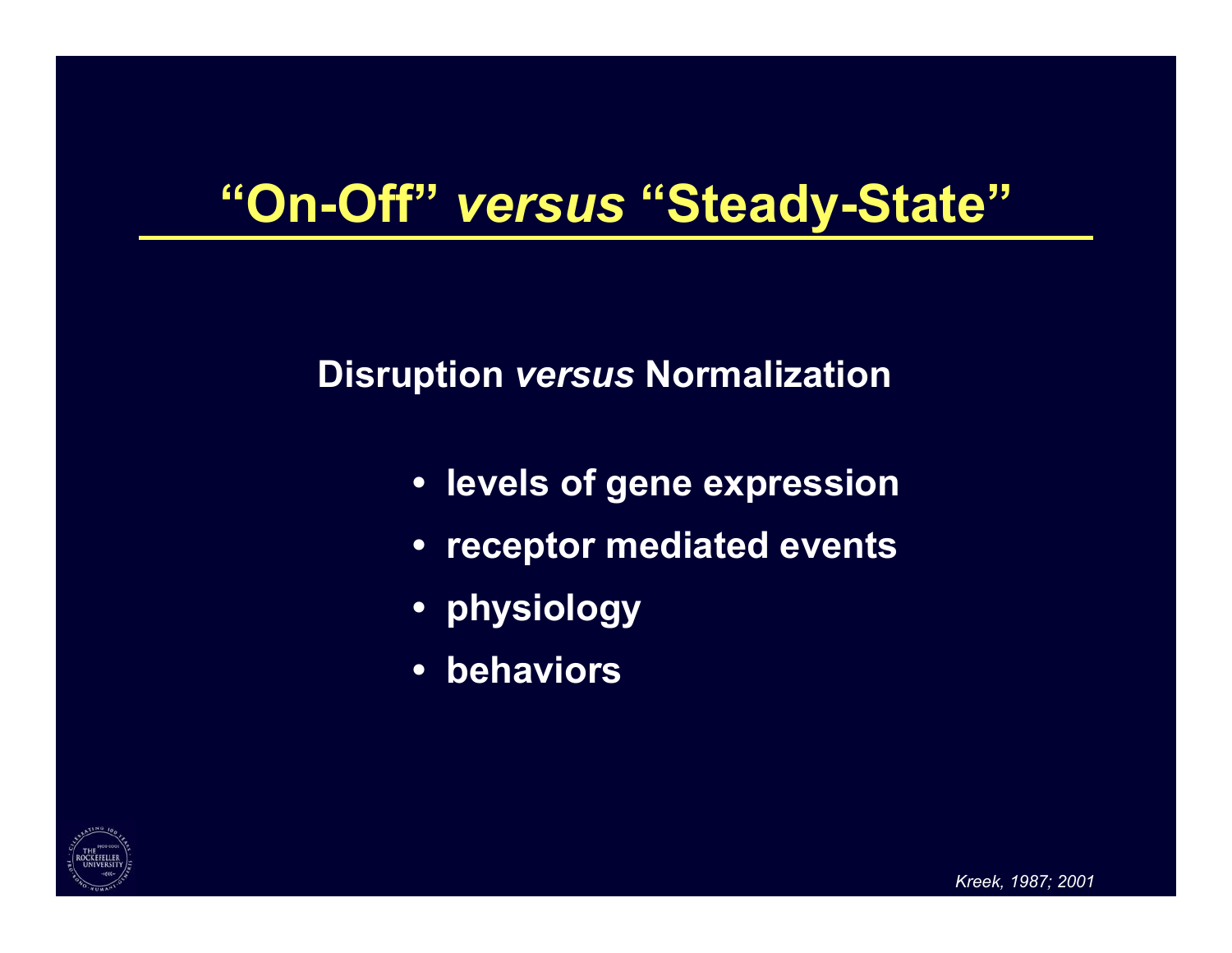### **"Blending" "Blending"– 1969-1973 (to 1973 (to 2002) Early Formal Linkage Between Academic Centers and Com and Community-Based Treatment Pr Based Treatment Programs**

- **1969Initiation of special research-based methadone maintenance treatment program for youthful (16 to 21 yo) long-term heroin addicts (more than 3 years of multiple, daily self-administrations of heroin)** *(Dole, Nyswander, and Kreek, later joined by Millman and Khuri at the Rockefeller Hospital)*
- **1971** Relocation of this "Adolescent Development Program" as a **communit community-based tre based treatment fa tment facility, with ties to Cornell to Cornell-New York Hospital and continuing ties to Rockefeller University** *(ADP headed by Drs. R. headed by Drs. R. Millman Millman and E. Khuri)*
- **1973** Creation of a second, separate community-based **methadone methadone maintenance maintenance treatment facility, the "Adult Clinic Adult Clinic", for adult long-term heroin addicts, also with ties both to Cornell-New** York Hospital and to the Rockefeller University *(AC headed by Dr. Aaron Wells)*

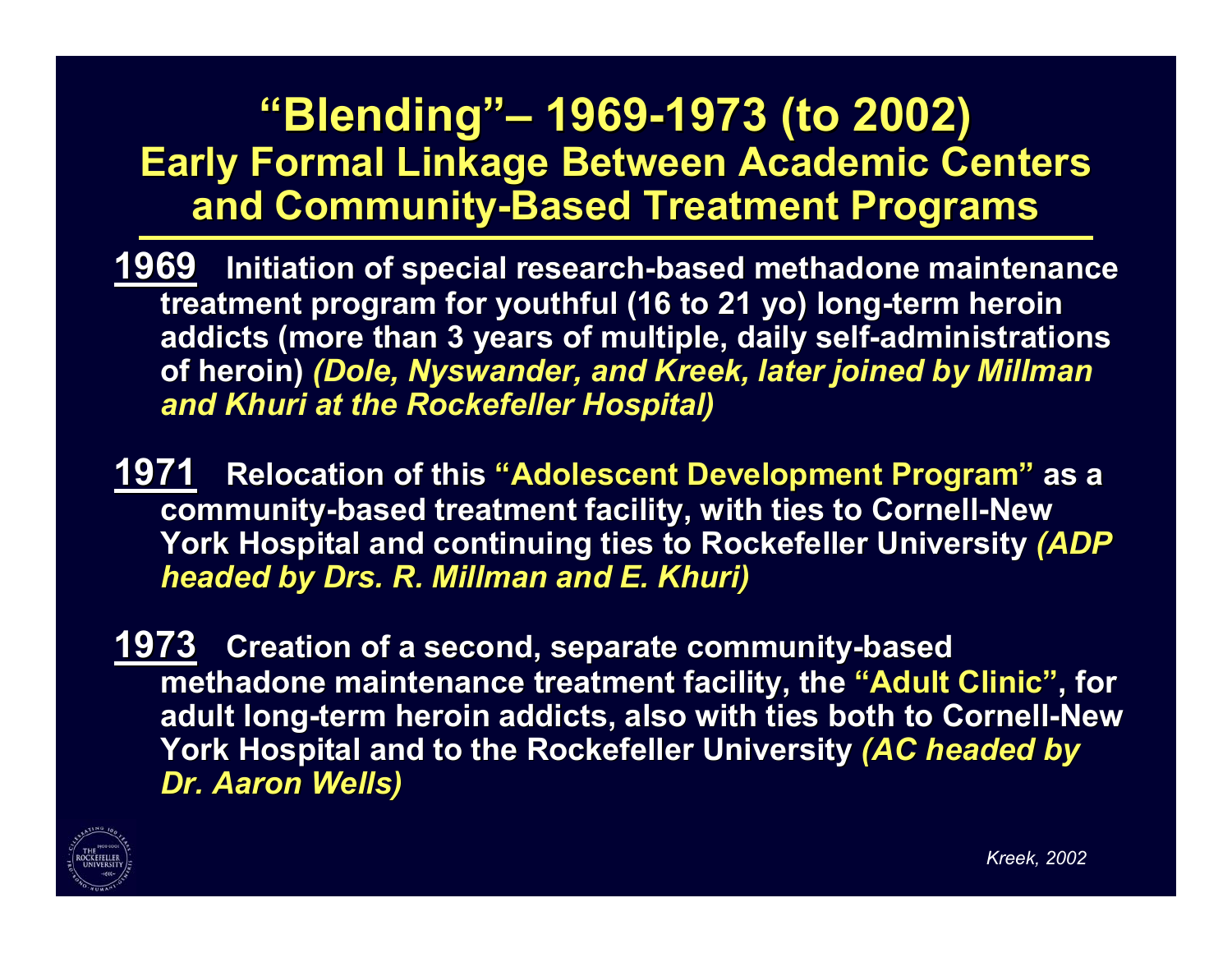# **Methadone Maintenance Treatment for Opiate (Heroin) Addiction**

| <b>Number of patients in treatment:</b>                     | 179,000     |  |
|-------------------------------------------------------------|-------------|--|
| Efficacy in "good" treatment programs using adequate doses: |             |  |
| Voluntary retention in treatment (1 year or more)           | $60 - 80\%$ |  |
| <b>Continuing use of illicit heroin</b>                     | $5 - 20\%$  |  |
| <b>Actions of methadone treatment:</b>                      |             |  |

- **• Pre v ents withdra w al s y mptoms and " drug hunger"**
- **•Blocks euphoric effects of short-acting narcotics**
- **•Allo w s n ormaliza tion o f dis rupte d ph y siology**

**Mechanism of action: Long-acting narcotic provides steady levels of o pioid at specific mu receptor sites** *(me thadone found to be a full mu opioid receptor agonist which internalize s like endorphins and which a ls o ha s mode s t NMDA receptor c omplex a ntagonis m)*

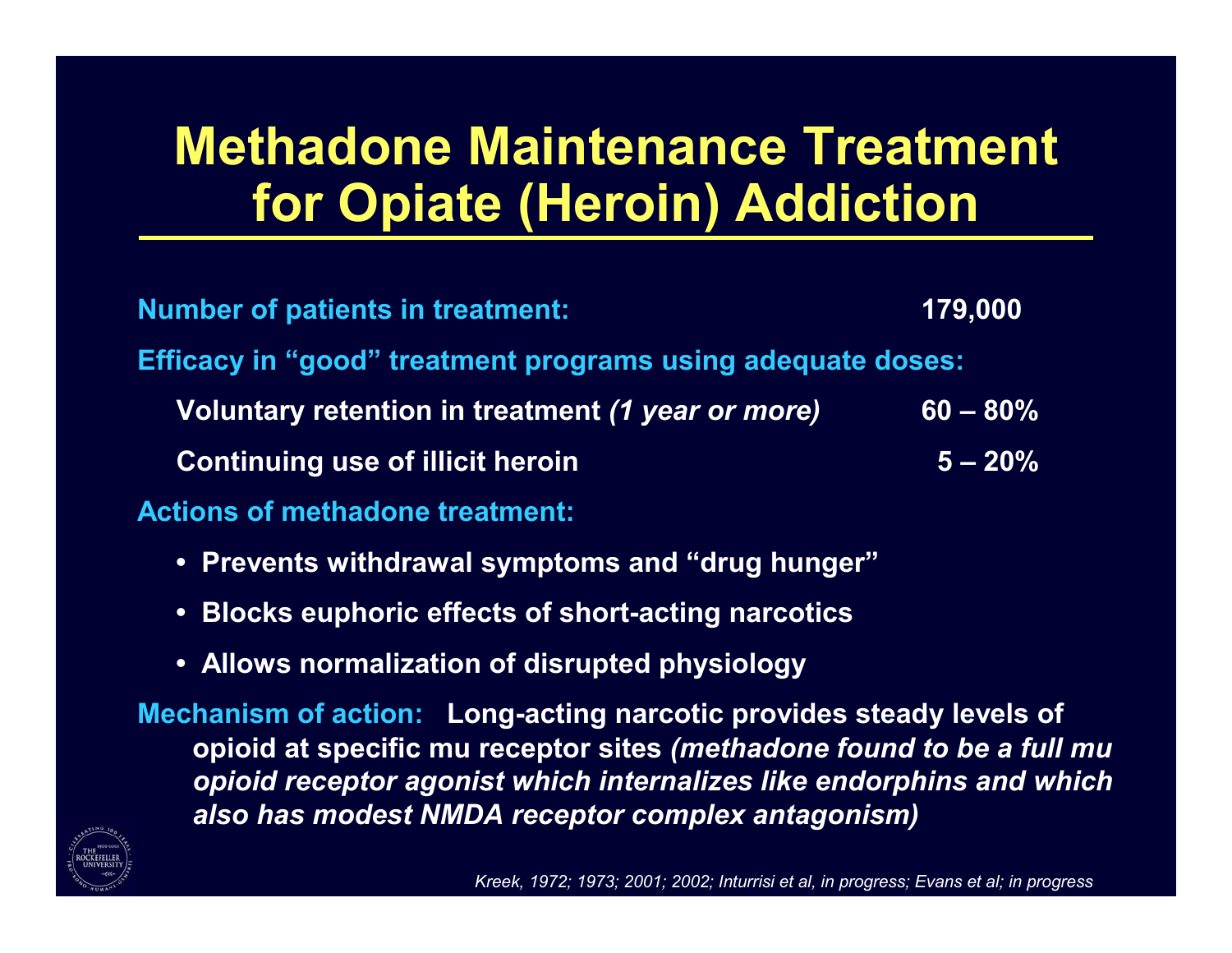### **Identification of HIV-1 Infection andChanging Prevalence in Drug Users New York City: 1978 – 1992; 1983 - 1984 Study**





*Kreek et al., 1984; Des Jarlais et al., 1984; 1989*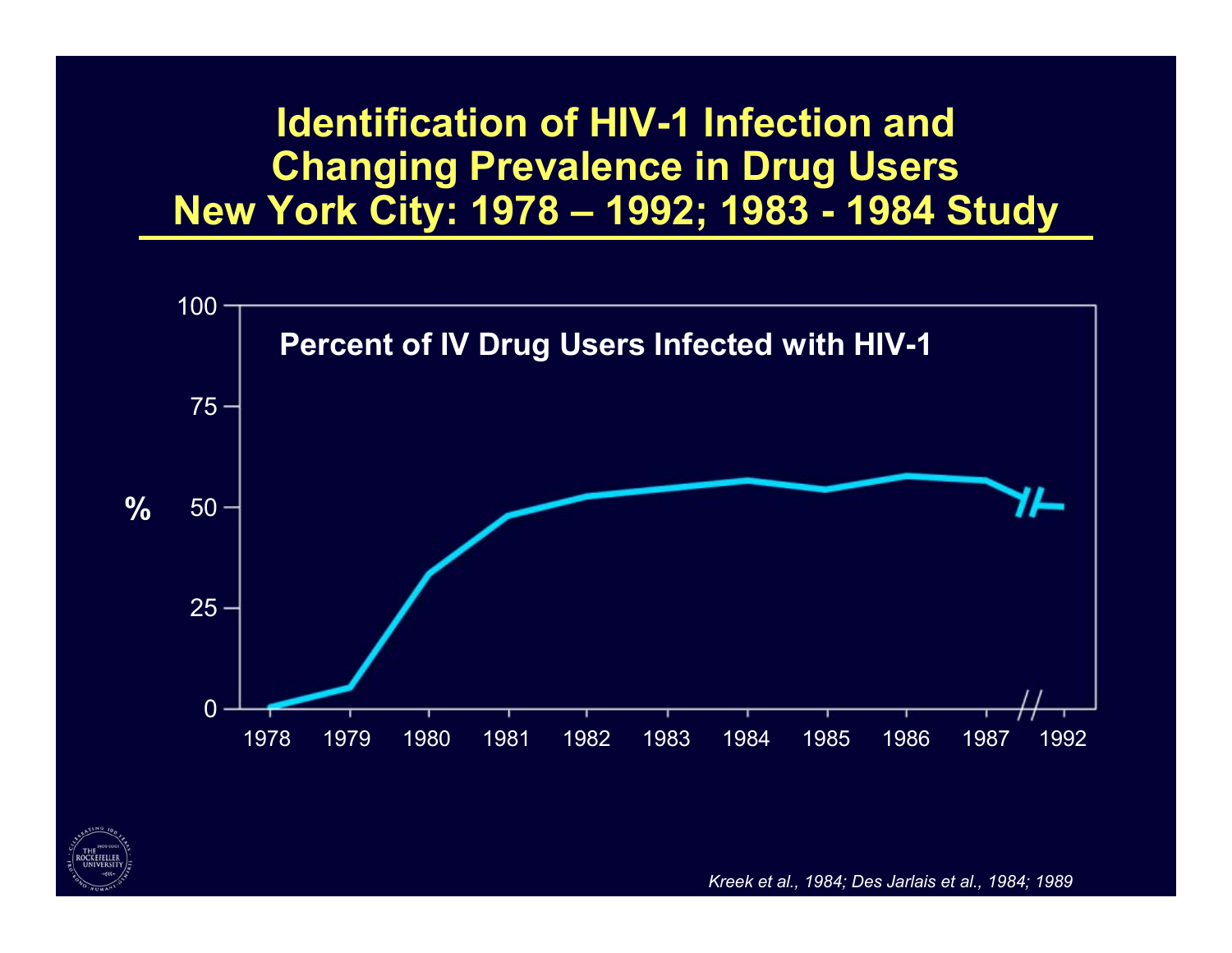**Prevalence of HIV-1 (AIDS Virus) Infection in Intravenous Drug Users New York City: 1983 - 1984 Study: Protective Effect of Met hadone Maintenance Treatment**

- **50 – 60% Untreated, street h eroin addicts: Positiv e for HIV-1 a ntibody**
	- **9% Methadone maintained since<1978 (beginning of AIDS epidemi c):** less than 10% positive for HIV-1 antibody



*Kreek , 1984; Des Jarlais et al., 1984; 1989*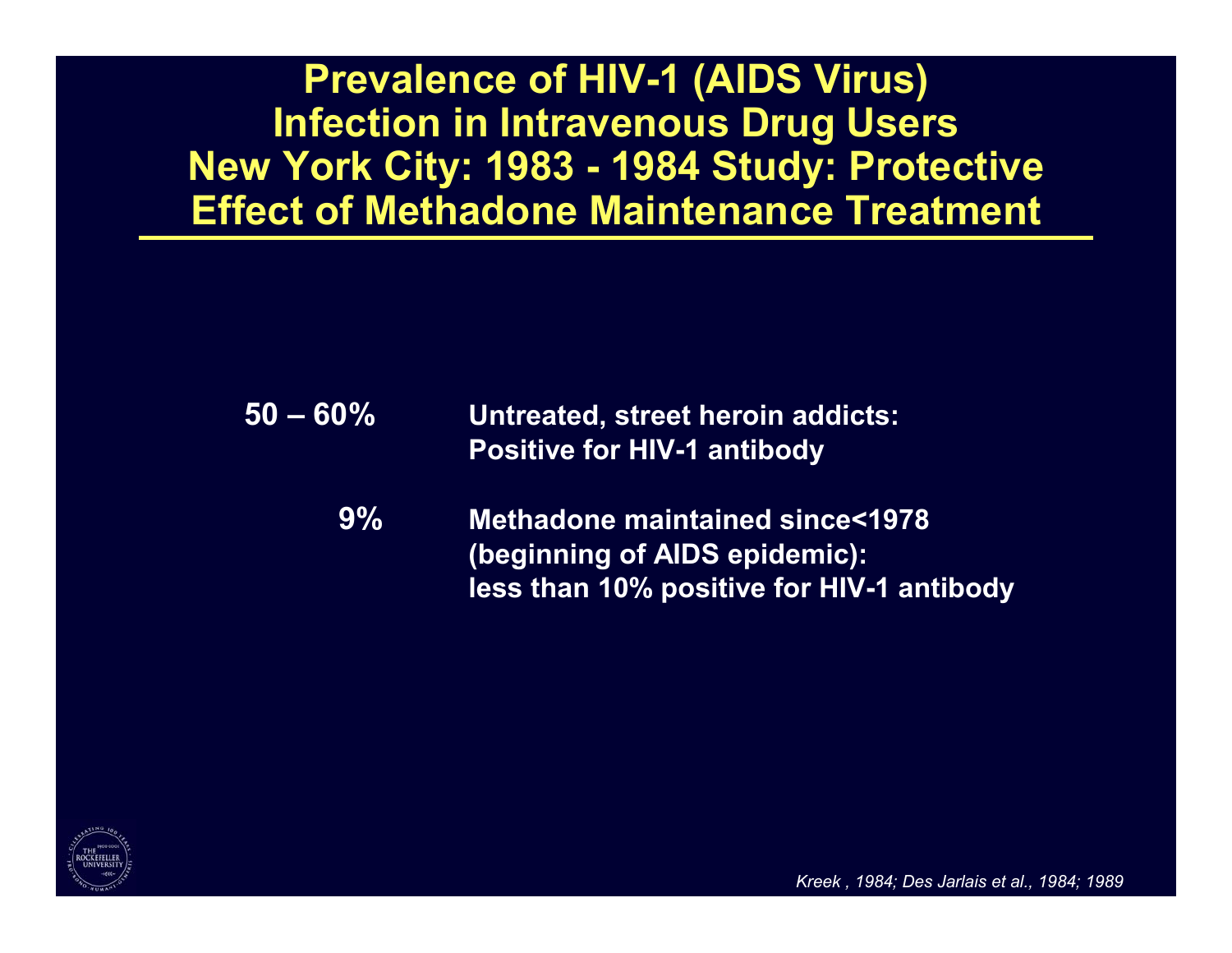## **Co-Infection Status - Hepatitis C and HIV-1 in Methadone Maintained Patients**





*Piccolo, 2 0 01*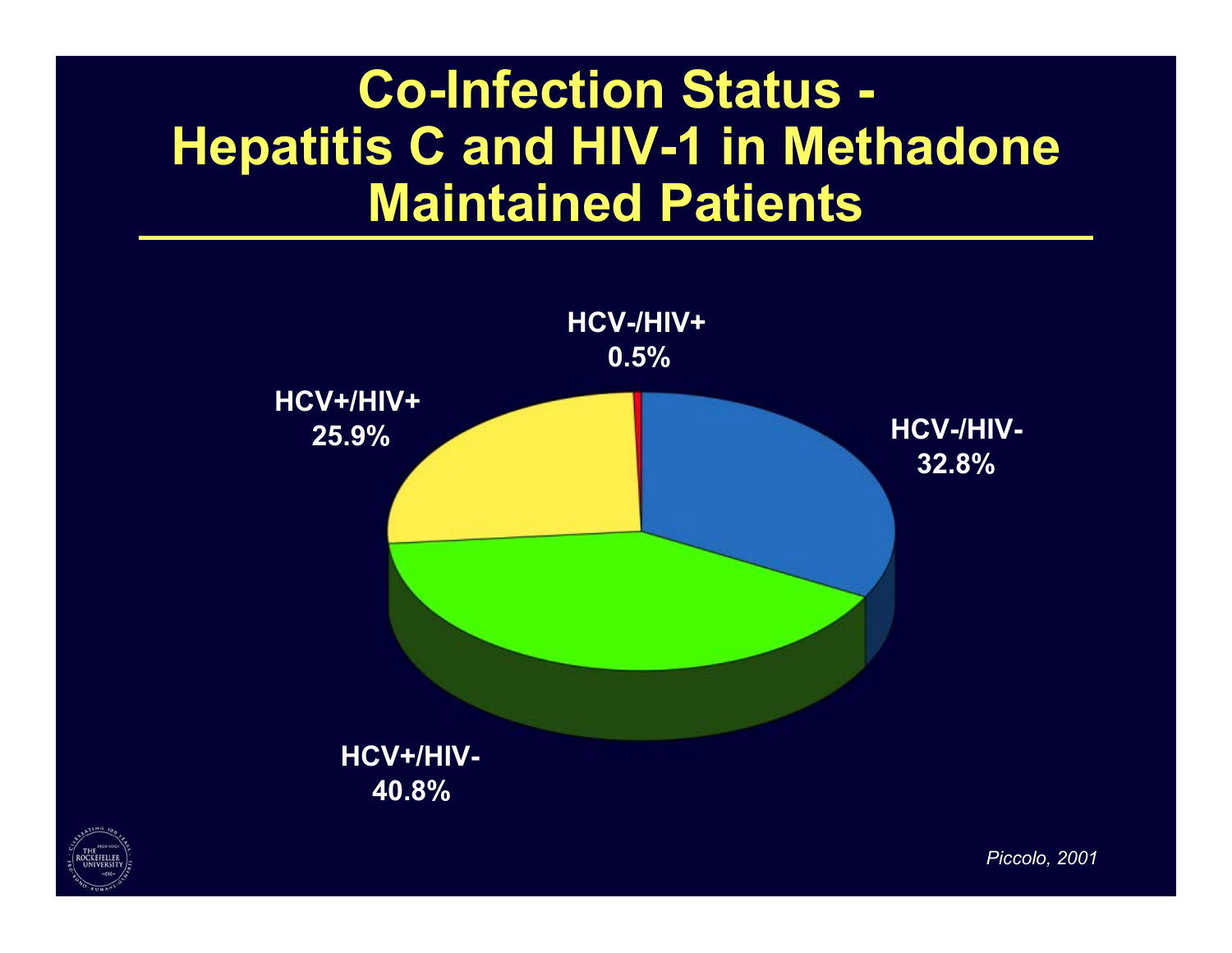# **Factors Contributing to Vulnerability to Develop a Specific Addicti o n**



**drug-induce d effects (very high)**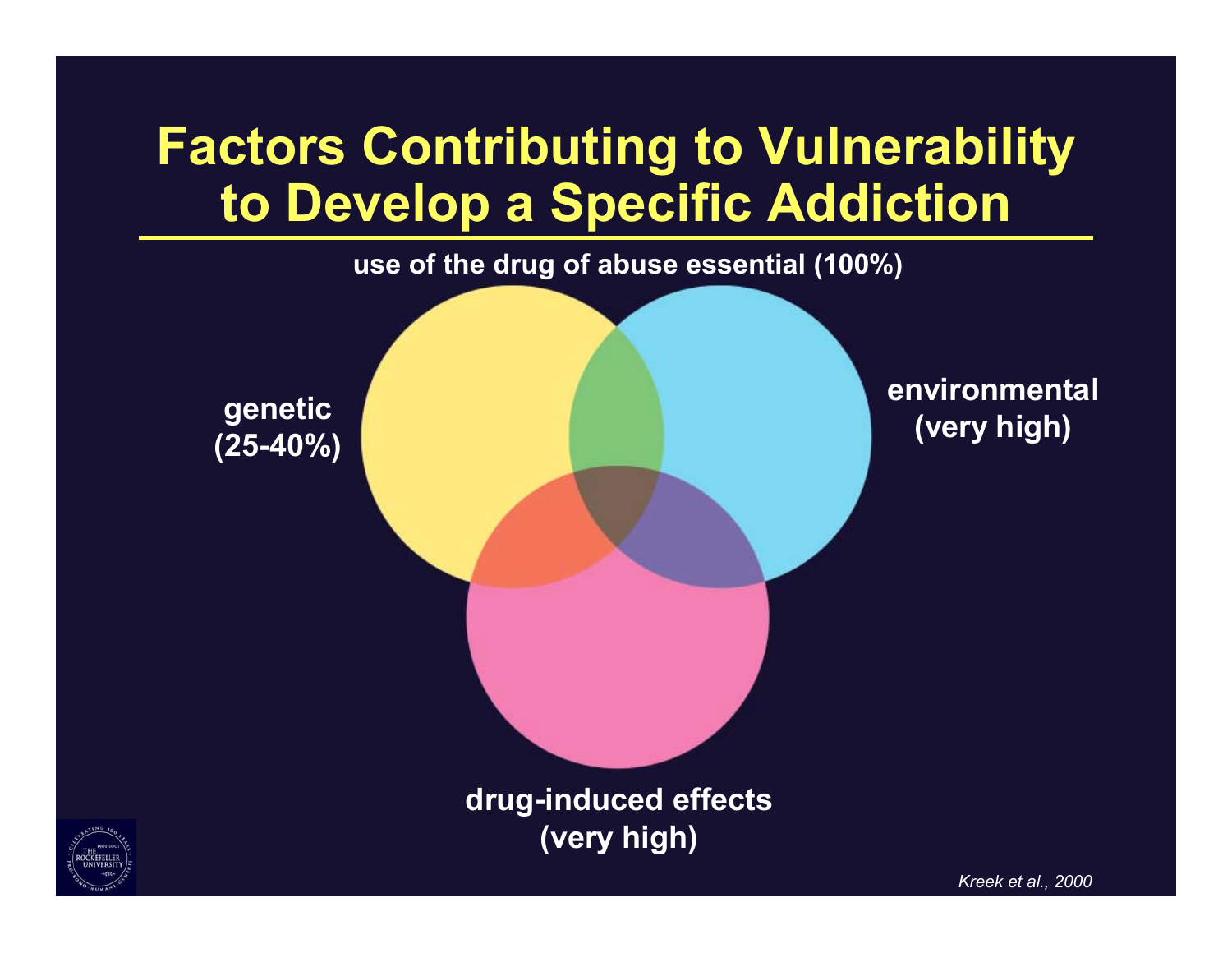## **Primary Site(s) of M aj or Drugs of Abuse**

- **Heroin***Depressant* **•** cts primarily on endogenous **o pioid system**
	- **Also affects dopaminergic system**

**CocaineStimulant** • **cts prima rily on dopaminergic**

- **syste m, as w ell as on sero t o n ergic and n o radren ergic s yst e m s**
- **Also affects o pioid s y ste m**

**Alcohol** *Stimulant &***&** • Undefined primary site of action *Depressant* •

**c t s dopaminergic, s e rotonergic and o pioid system s**



*Kreek, 1978, 1987, 2001*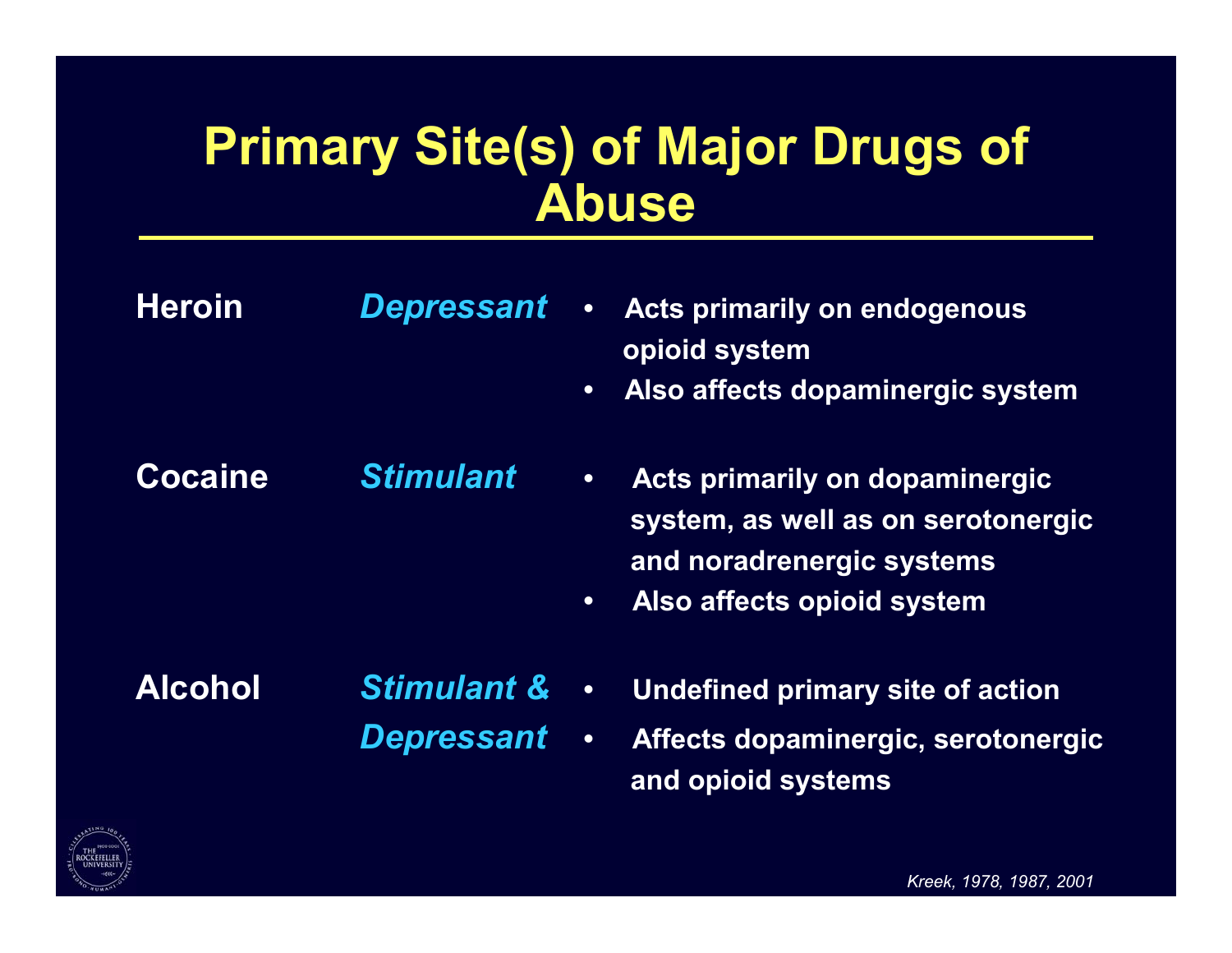# **Endogenous Opioids and Their Receptors**

| <b>Opioid Classes</b>   |    |
|-------------------------|----|
| <b>Endorphins</b>       | Mu |
| <b>Enkephalins</b>      | De |
| <b>Dynorphins</b>       | Ka |
| <b>Endomorphins (?)</b> |    |

**Opioid Receptor Types**

**Delta**

**Dynorphins Kappa**

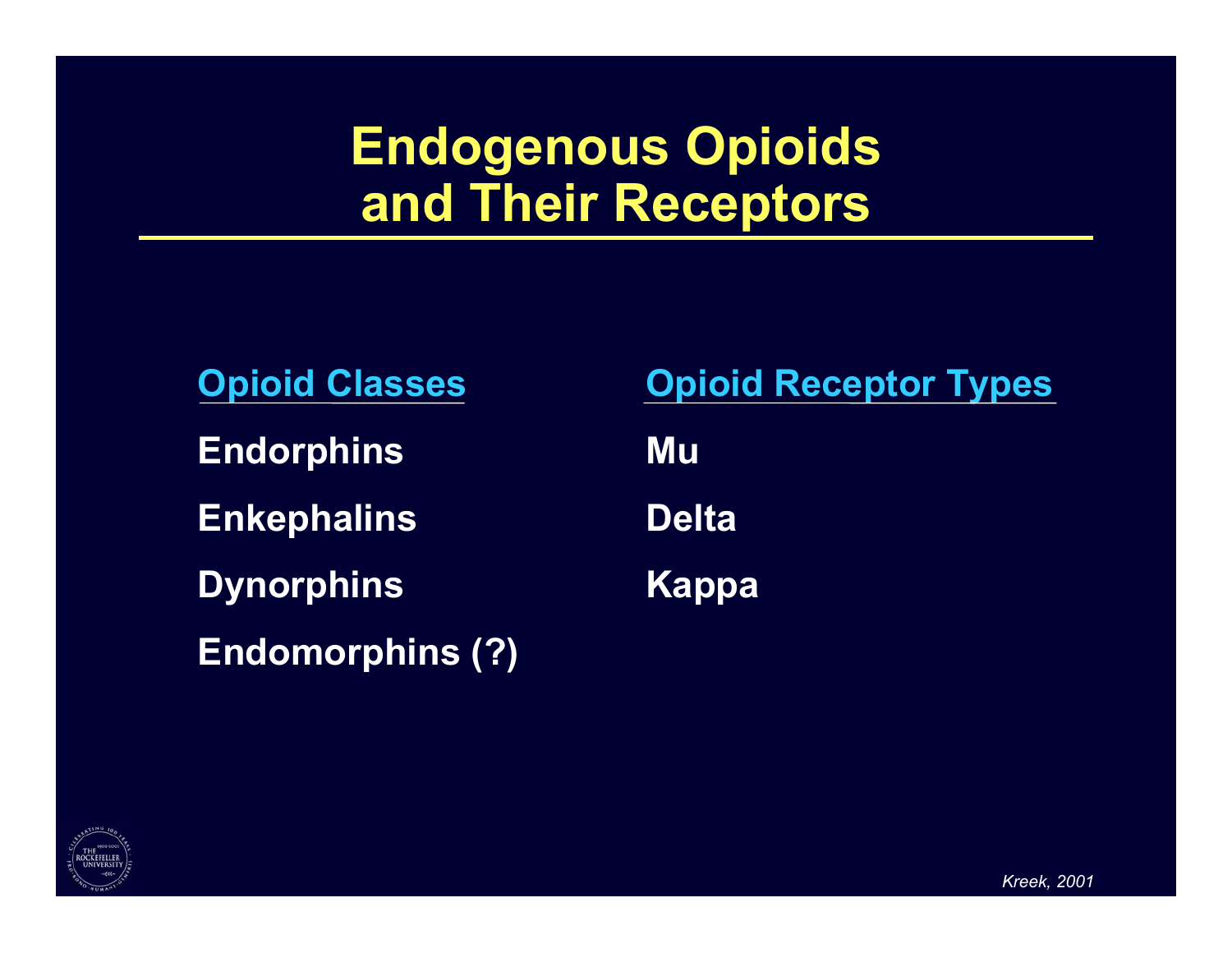# **Human Opioid Receptors μ, δ, and κ**





*LaForge, Yuferov and Kreek, 2000*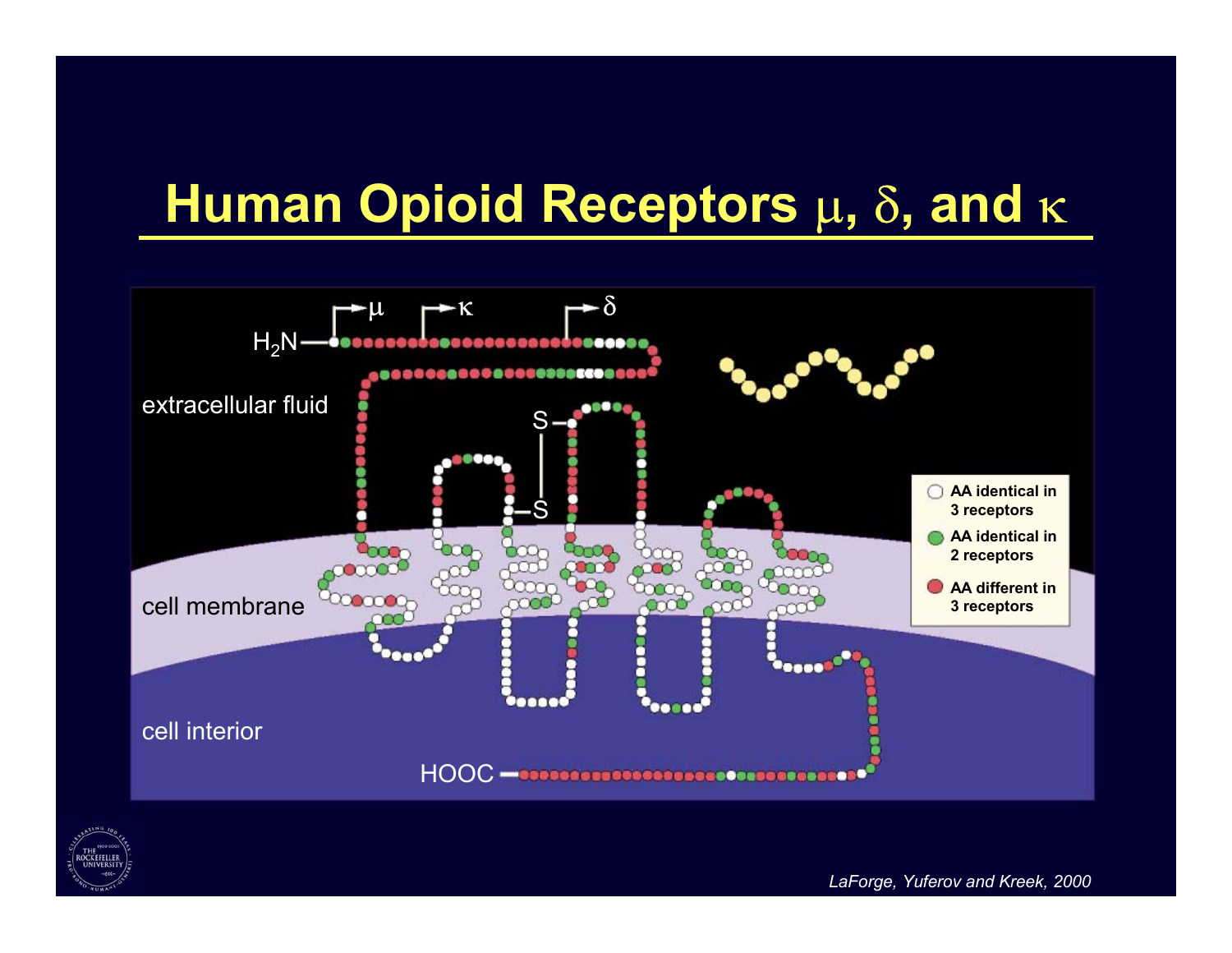### **Hypothesis — Atypical Responsivity to Stressors: A Possible Etiology of Addictions**

**Atypical responsivity to stress and stressors may, in part, contribute to the persistence of, and relapse to selfadministration of drugs of abuse and addictions.**

**Such atypical stress responsivity in some individuals may exist prior to use of addictive drugs on a genetic or acquired basis, and lead to the acquisition of drug addiction.**

**Genetic, environmental and direct drug effects may each contribute to this atypical stress responsivity.**



*Kreek, 1972; 1987; 1992; 2001*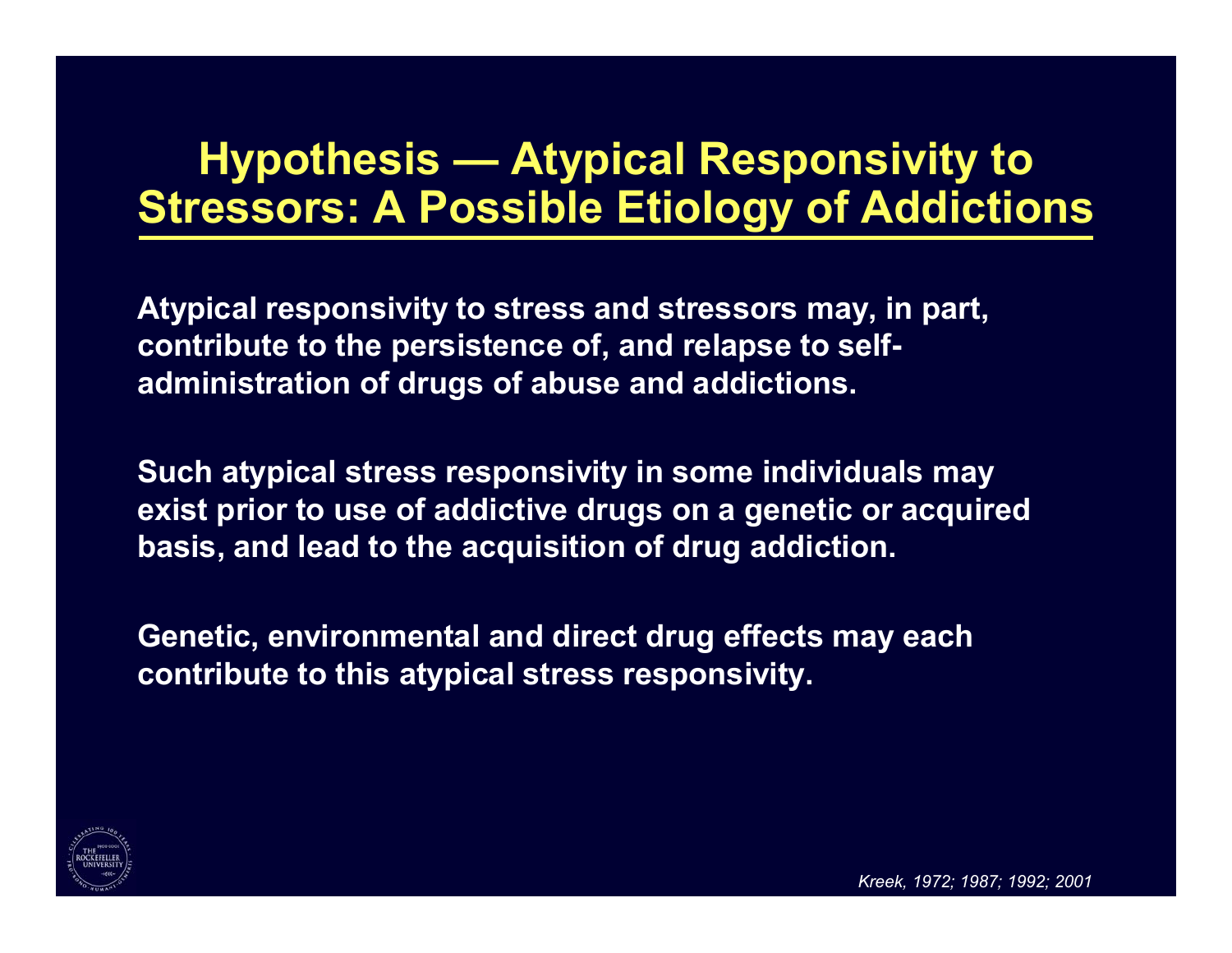### **Hypothalamic-Pituitary-Adrenal Axis and the Endogenous Opioid System Have Interrelated Roles in the Biology of Addictive Diseases**



*Kreek et al., 1981; 1982; 1984; 1992; 2001; 2002*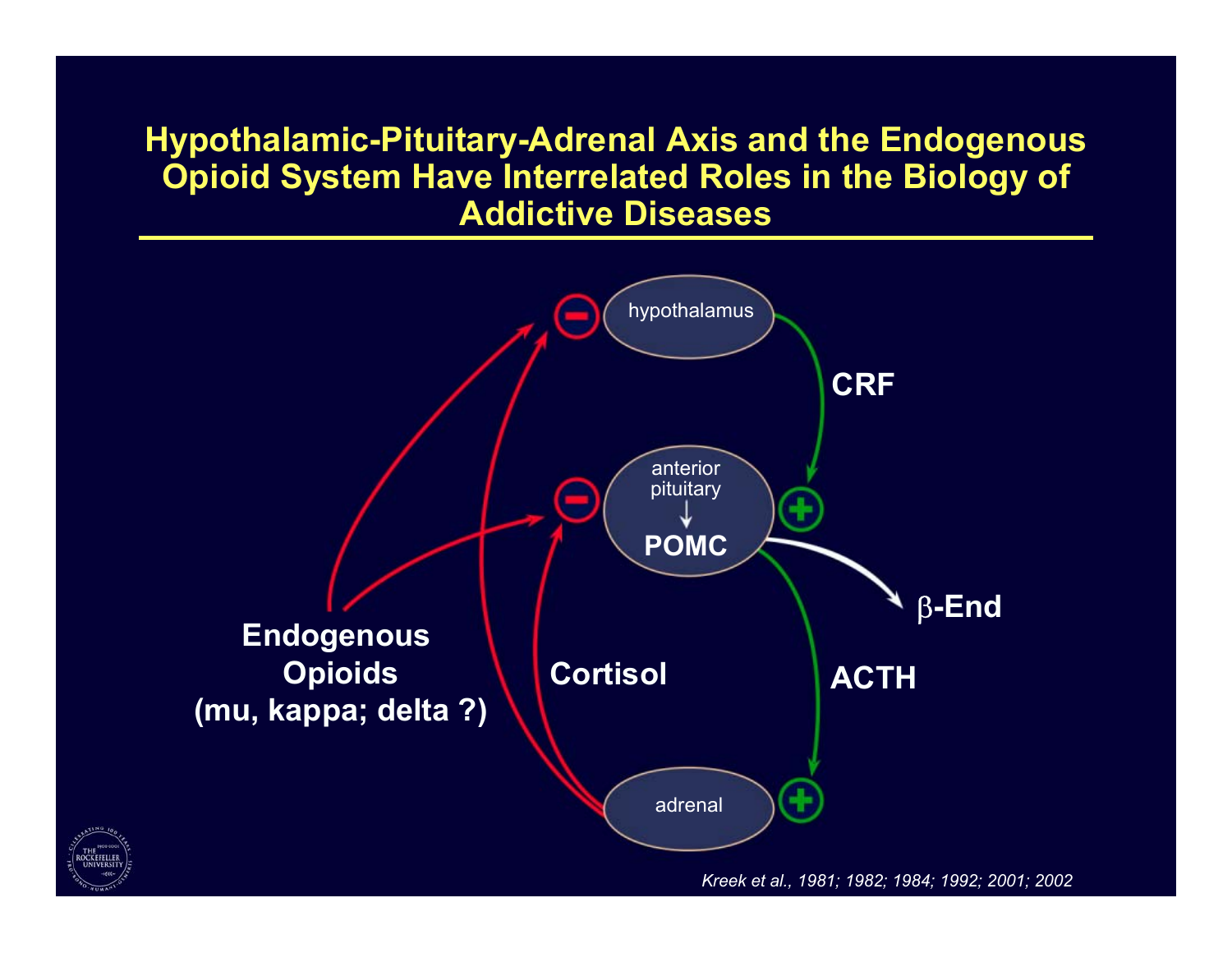### **Neuroendocrine Effects of Opiates, Cocaine, and Alcohol in Humans: Hormones Involved in Stress Response**

- •**Acute effects of opiates**
- • **Chronic effects of short-acting opiates (e.g. heroin addiction)**
- •**Opiate withdrawal effects**
- •**Opioid antagonist effects**
- •**Cocaine effects**
- •**Alcohol effects**

**Suppression of HPA Axis**

**Activation of HPA Axis**

• **Chronic effects of long-acting opiate (e.g. methadone maintenance treatment)**

**Normalization of HPA Axis**

**HPA – Hypothalamic-pituitary-adrenal axis (involved in stress response)**



*Kreek, 1972; 1973; 1987; 1992; 2001*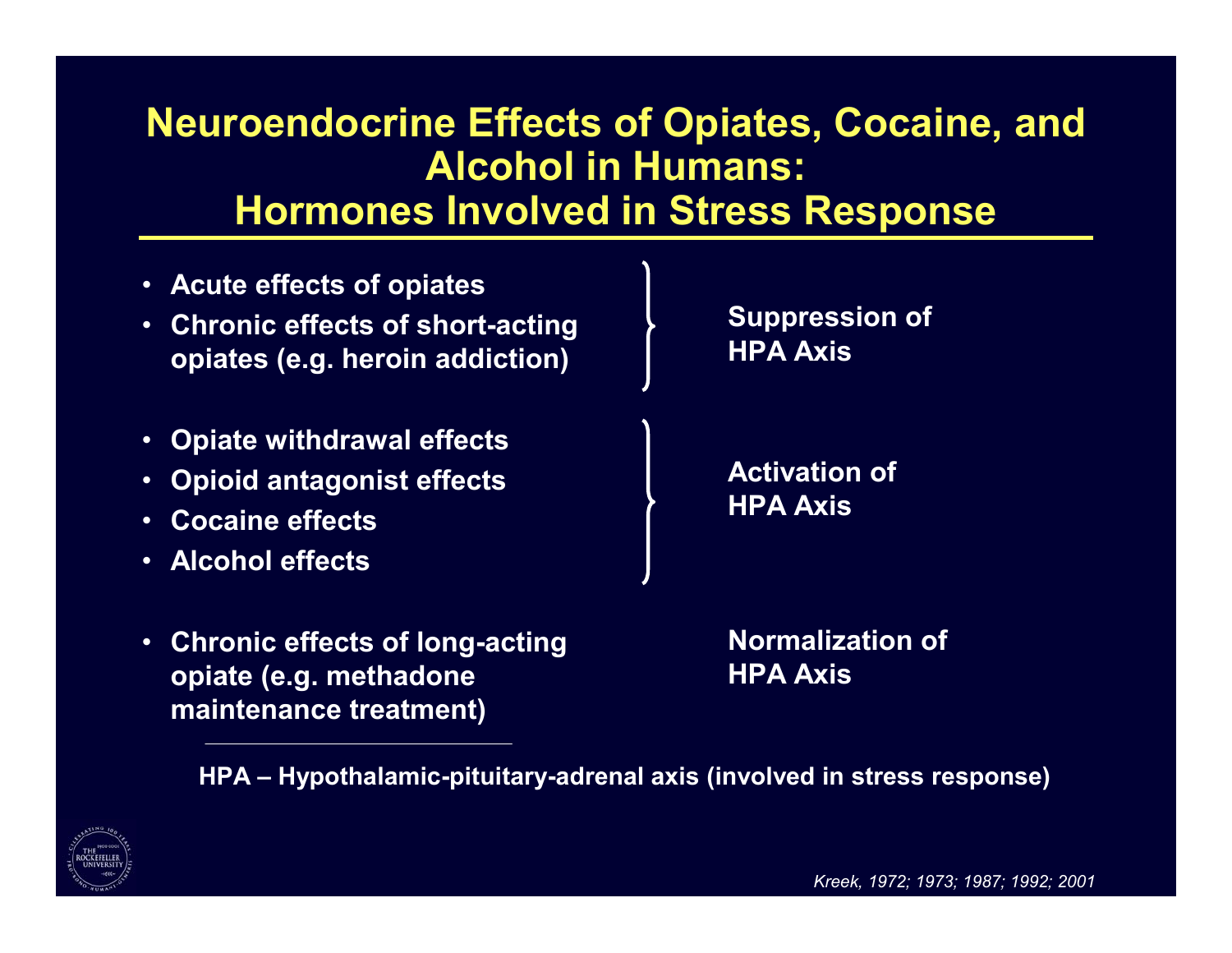# **Metyrapone Testing: a Chemically-Induced "Stress"**

- • **Heroin addicts**
	- **hyporesponsive**
- • **Methadone maintained former heroin addicts**
	- $\sim$ **euresponsive**
- • **Drug-free, opioid medication-free former heroin addicts**
	- $\mathcal{L}_{\mathcal{A}}$ **hyperresponsive**
- • **Cocaine addicts- recently abstinent**
	- –**hyperresponsive**
- • **Cocaine addicted, methadone maintained former heroin addicts**
	- $\mathcal{L}_{\mathcal{A}}$ **hyperresponsive**



*Kreek, 1972; 1973; 1984; 1987; 1992; Kreek et al., 1984; Schluger et al., 2001*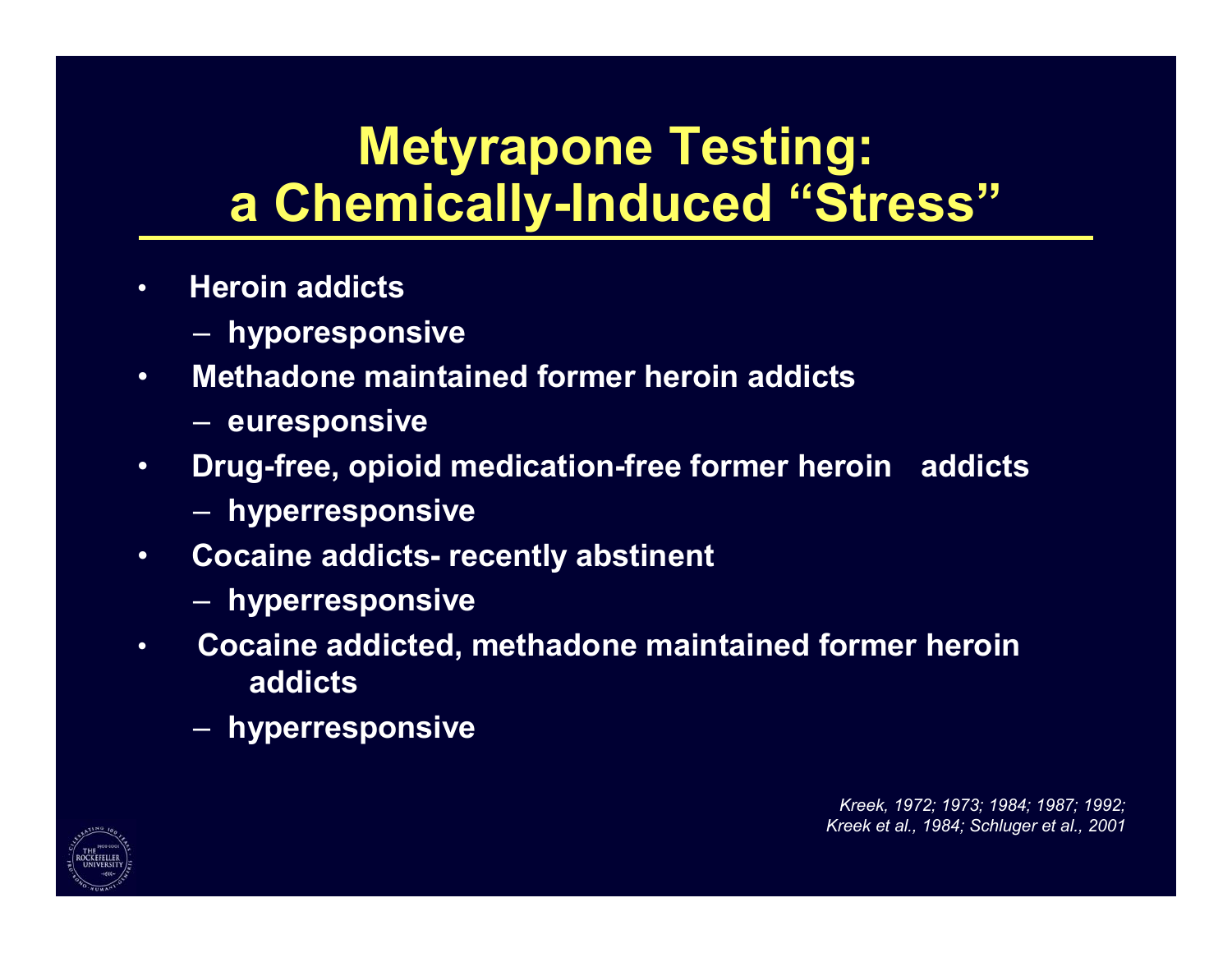### **[18F] Cyclofoxy (a Selective Opioid Antagonist) Binding in Human Brain: Normal Volunteer PET Study - NIH**





*Eckelman, Rice and the NIH PET group, 2000*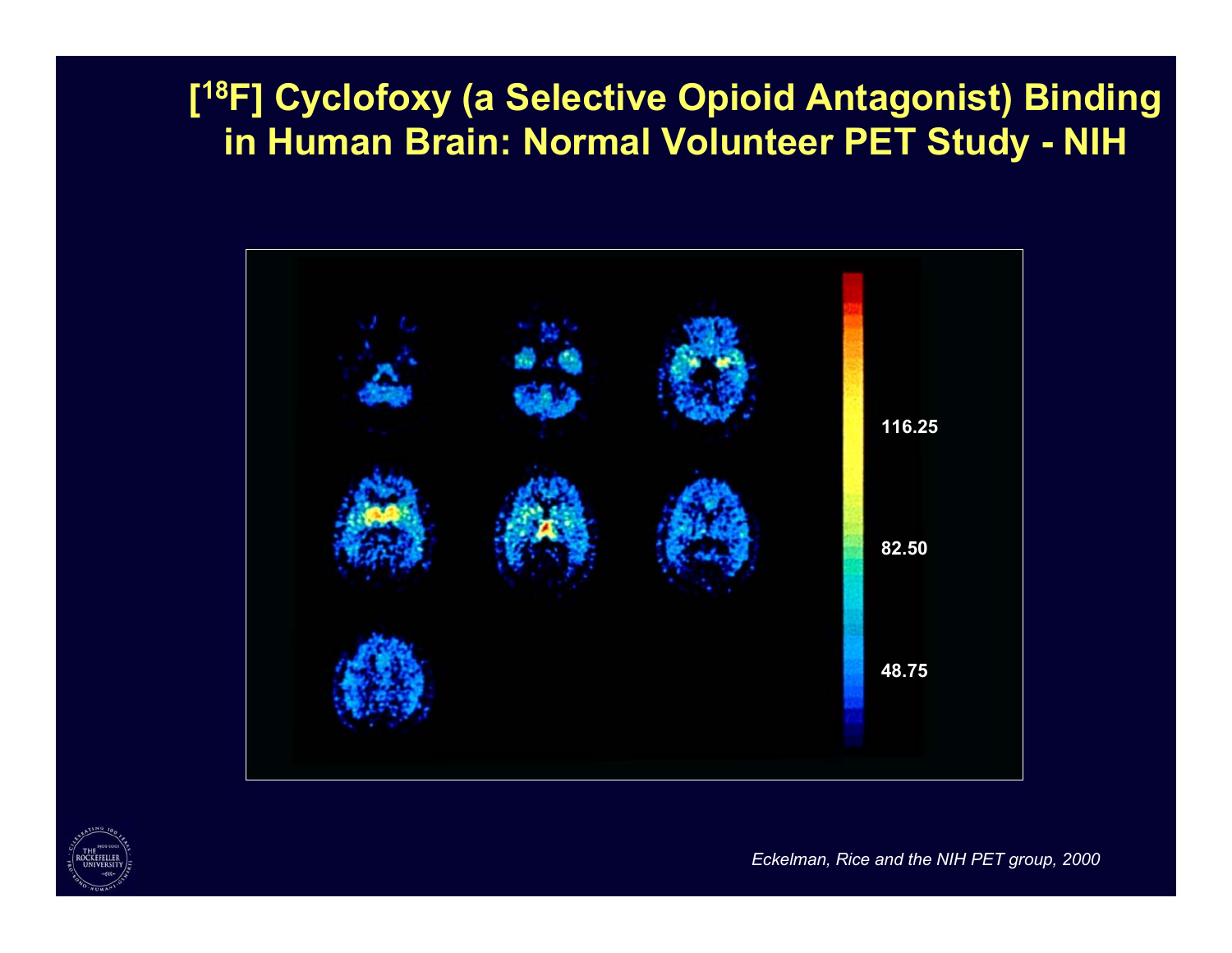**Plasma Methadone Levels in Long-Term, Methadone-Treatment Patients Sampled Across the 90-min PET Scan Session: 22.5 to 24h After Last Oral Dose of Methadone**





*Kling et al., 2000*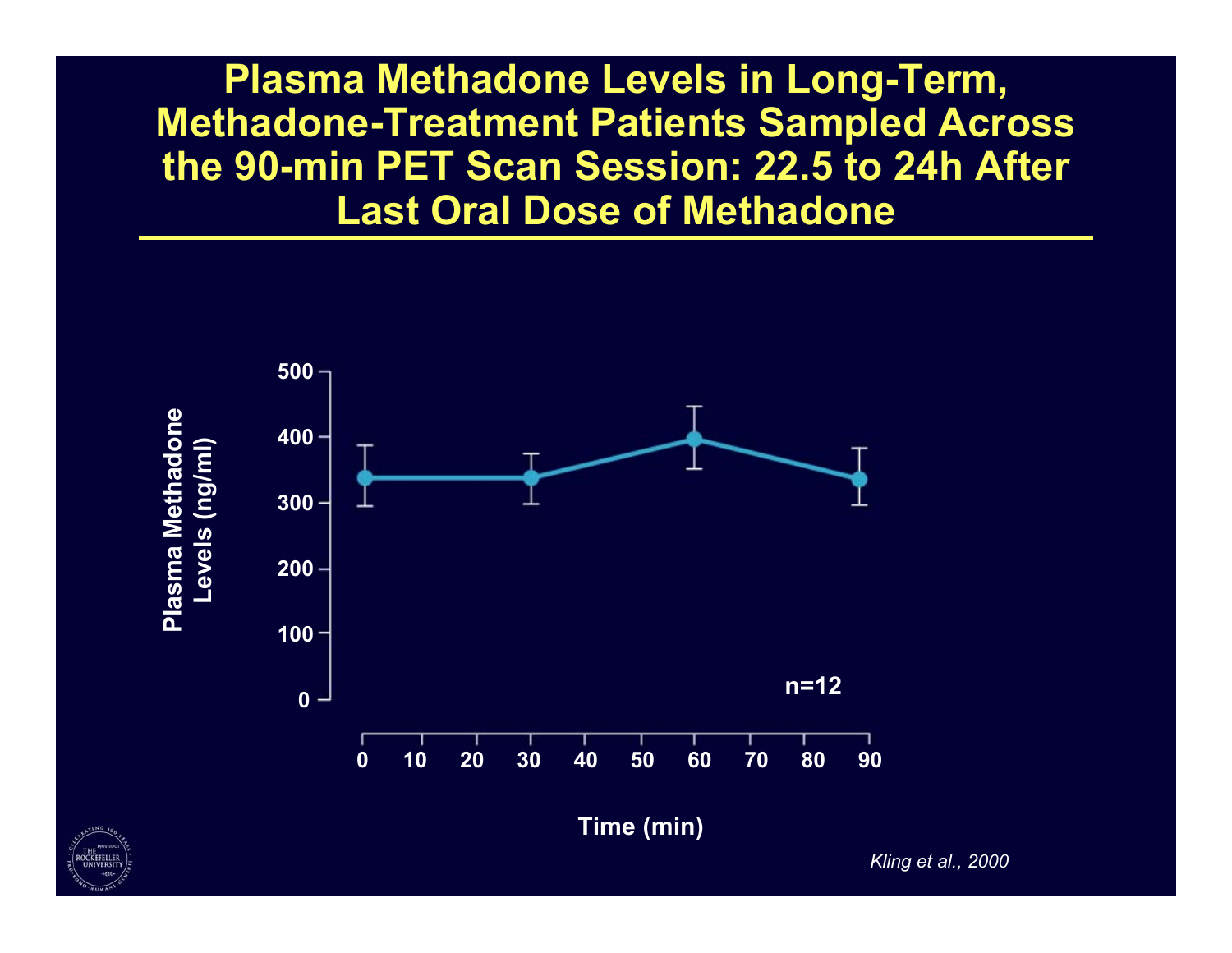### **Selected Regions of Interest for Addictive Disease and Pain Research : PET Imaging Using [18F] Cyclofoxy**





*Kling et al., 2 000*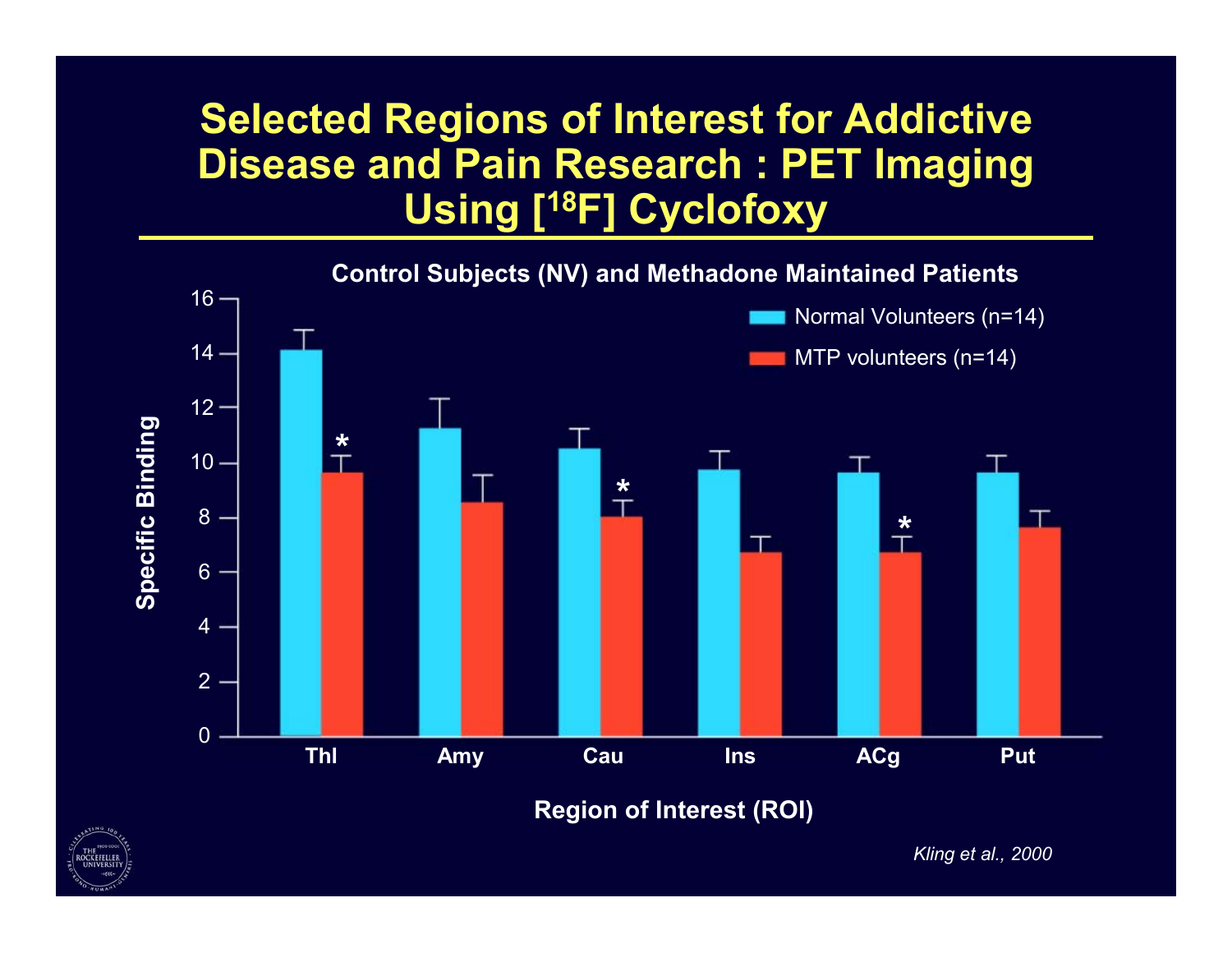### **[18F] Cyclofoxy (a Selective Opioid Antagonist) Binding in Human Brain**









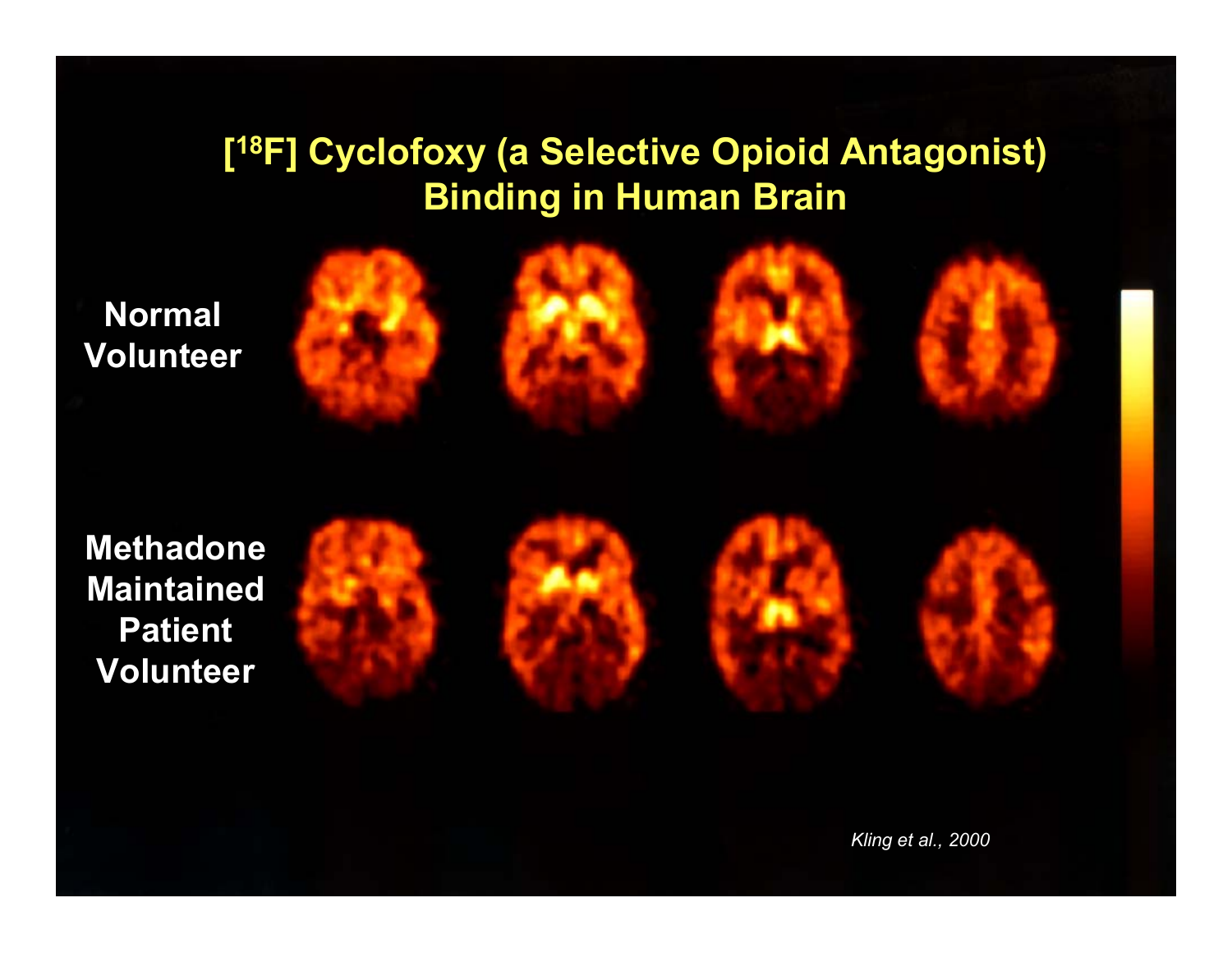### **Methadone Maintenance Treatment Allows Normalization of Endogenous Opioid-Related Physiological Functions Disrupted During Chronic Heroin Use**

### **Neuroendocrine Function**

- **Hypothalamic-Pituitary-Adrenal Axis – Stress Responsivity levels and circadian rhythm of release of POMC peptides ( Endorphin; ACTH and cortisol)**
- **Hypothalamic-Pituitary-Gonadal Axis – Reproductive Biology levels and pulsatile release of LH and testosterone levels**

#### **Immune Function**

- **Natural Killer Cell Activity**
- **Absolute Numbers of Cells — T cells; T cell subset levels; B cells; NK cells**
- **Immunoglobin Levels (M and G)**



*Kreek, 1972; 1973; 1978; 1987; 1992; 2001; Novick et al., 1989*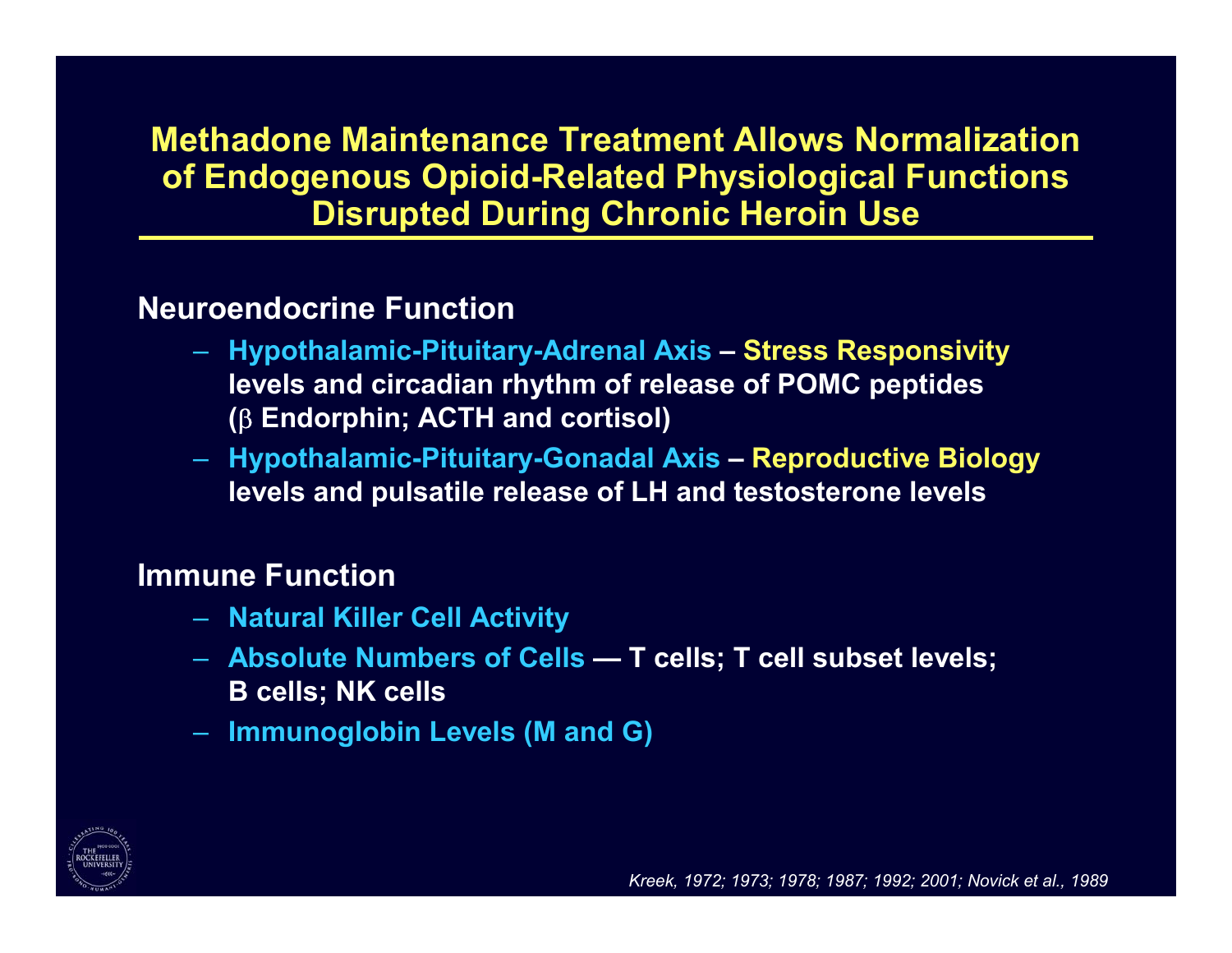# **Hypothesis: Genetic Variability and the Opioid System**

**Some of the individual genetic variability in susceptibility to the development and persistence of, or relapse to, opiate addiction may be due to polymorphisms of the mu opioid receptor.**

**Also, individual differences in responses to endogenous opioids ("physiogenetics") or pharmacotherapies ("pharmacogenetics") may be mediated by variant forms of the mu opioid receptor.** 



*LaForge, Yuferov and Kreek, 2000*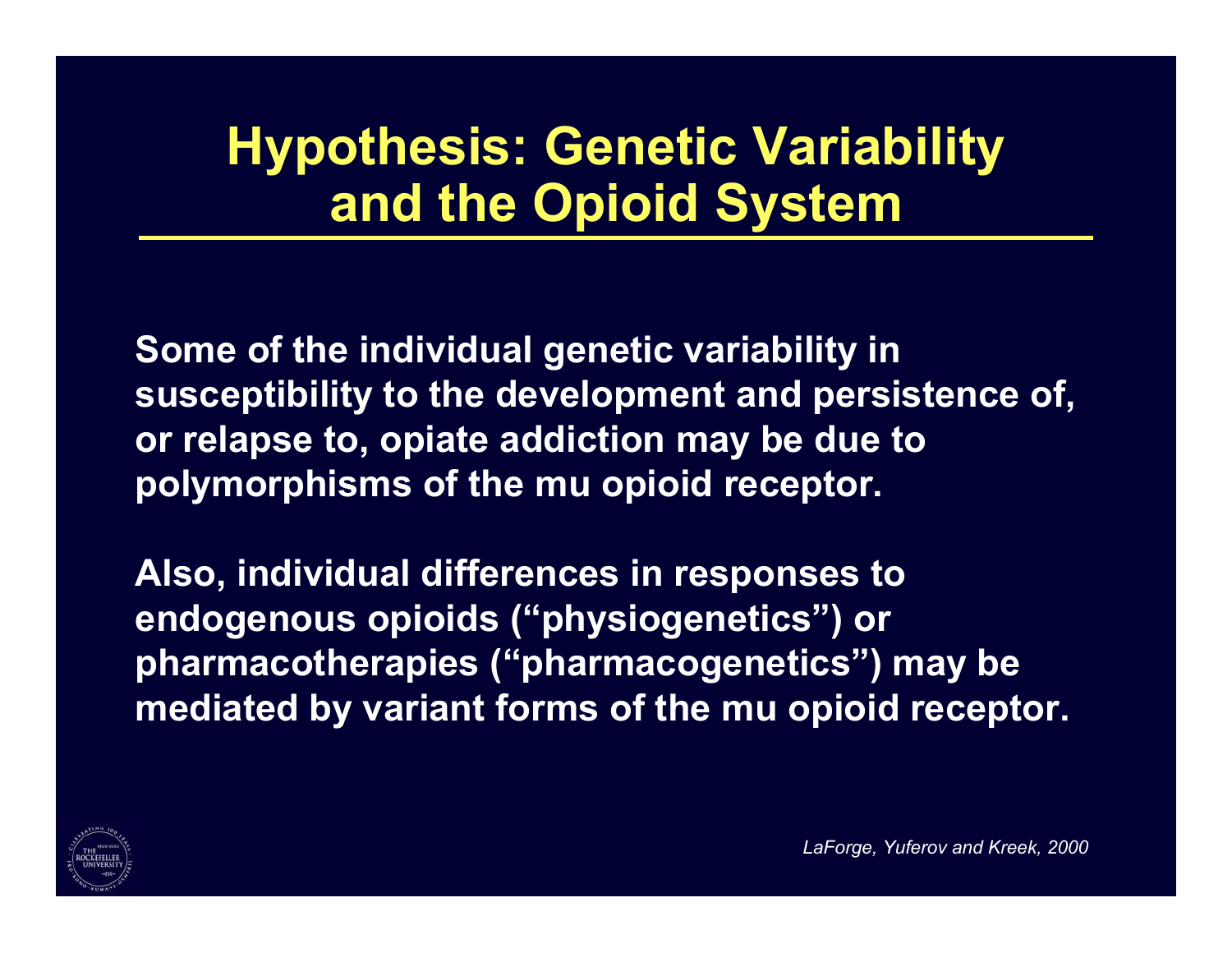### **Human Gene Diversity: Single Nucleotid e Pol ymorphisms (SNPs) in Genes**

- **SNP — a single nucleoti de pol y morphism, that is, one nucleotide o r base of an y base pair that i s differe nt from the "usual", "pr ototypic ", (or first identified and recor ded base )**
- **Coding region — t h at p art o f a gene w hich cod e s for a peptide (protein)**
- **Allelic Frequency: <sup>&</sup>lt; 1 % low or rare 1–5% intermediate >5%high or frequent**

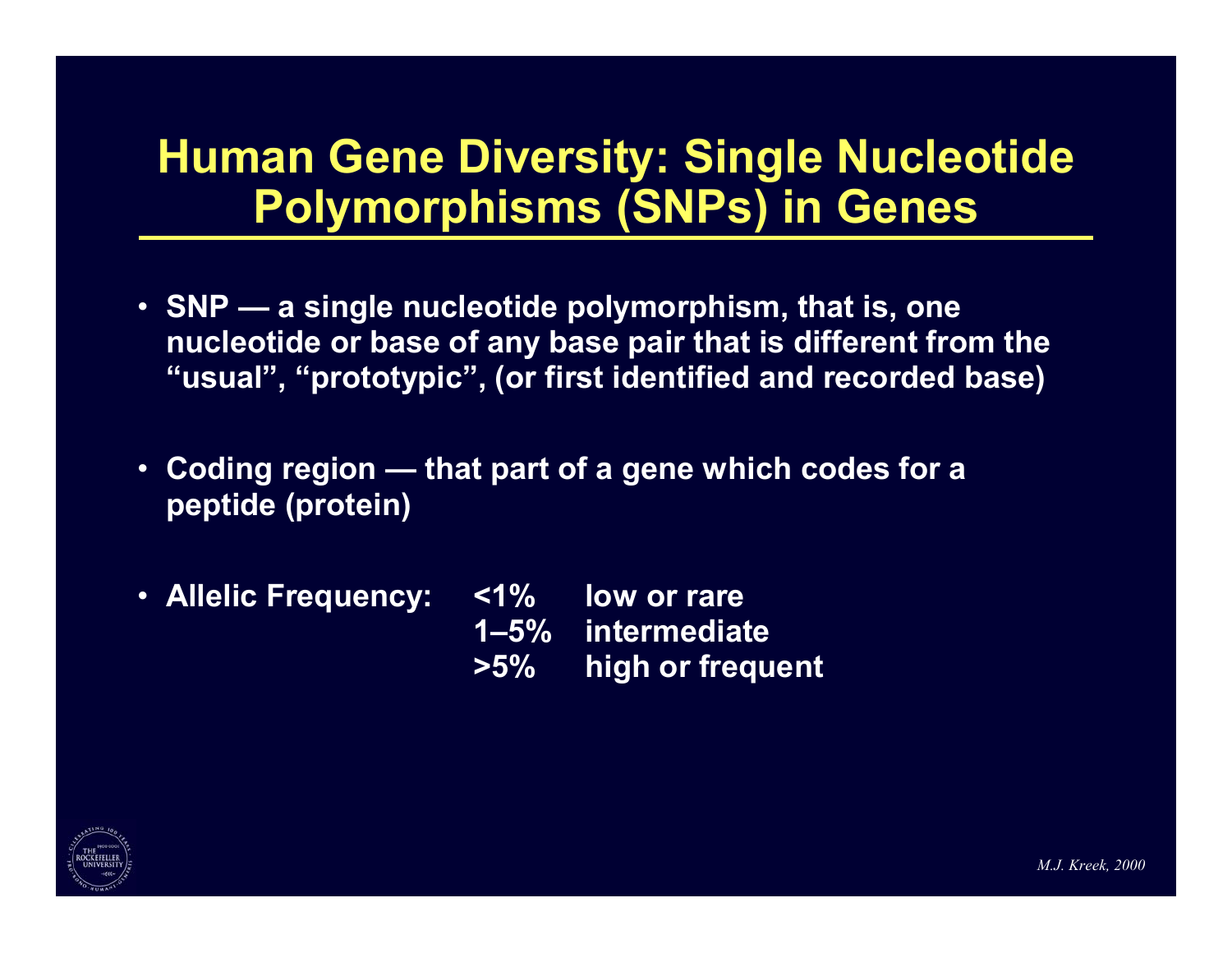### **Three Single Nucleotide Polymorphisms in Human Mu Opioid Receptor Gene**

| <b>Variant</b><br>(nucleotide position) location | Exon | <b>Protein</b><br>domain | <b>Corresponding</b><br>amino acid change | <b>Allele</b><br>frequency                  |
|--------------------------------------------------|------|--------------------------|-------------------------------------------|---------------------------------------------|
| A118G                                            | 1    | <b>N-terminus</b>        | <b>Asn 4 Asp (N40D)</b>                   | 10.5%<br>(26 heterozygous;<br>3 homozygous) |
| <b>C17T</b>                                      | 1    | <b>N-terminus</b>        | Ala 6 Val (A6V)                           | 6.6%<br>(14 heterozygous;<br>3 homozygous)  |
| <b>G24A</b>                                      | 1    | <b>N-terminus</b>        | <b>Synonymous</b><br>mutation             | $2\%$<br>(6 heterozygous)                   |

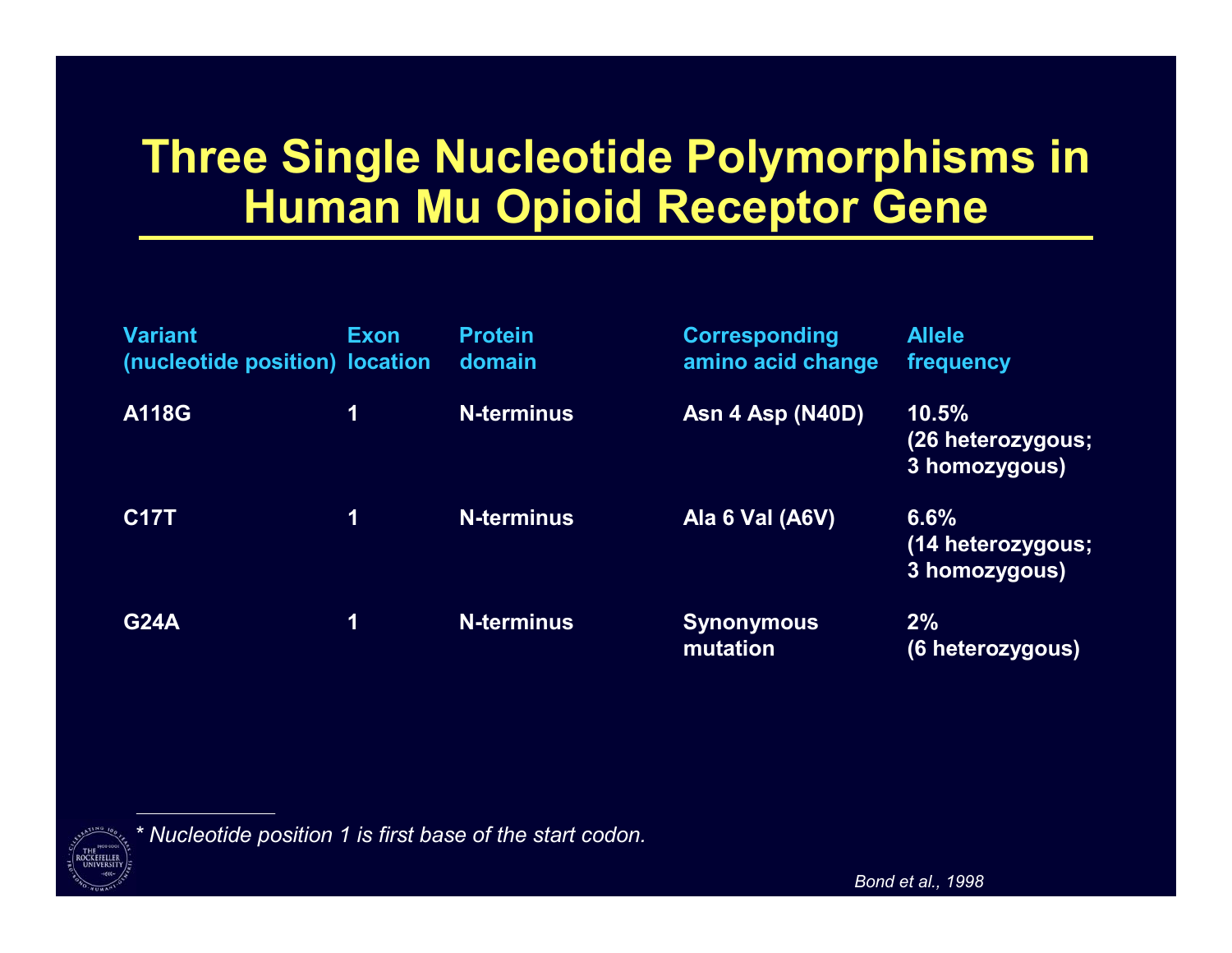# **Human MOR Gene SNPs**



*Kreek, Yufero v and LaForge, 2000*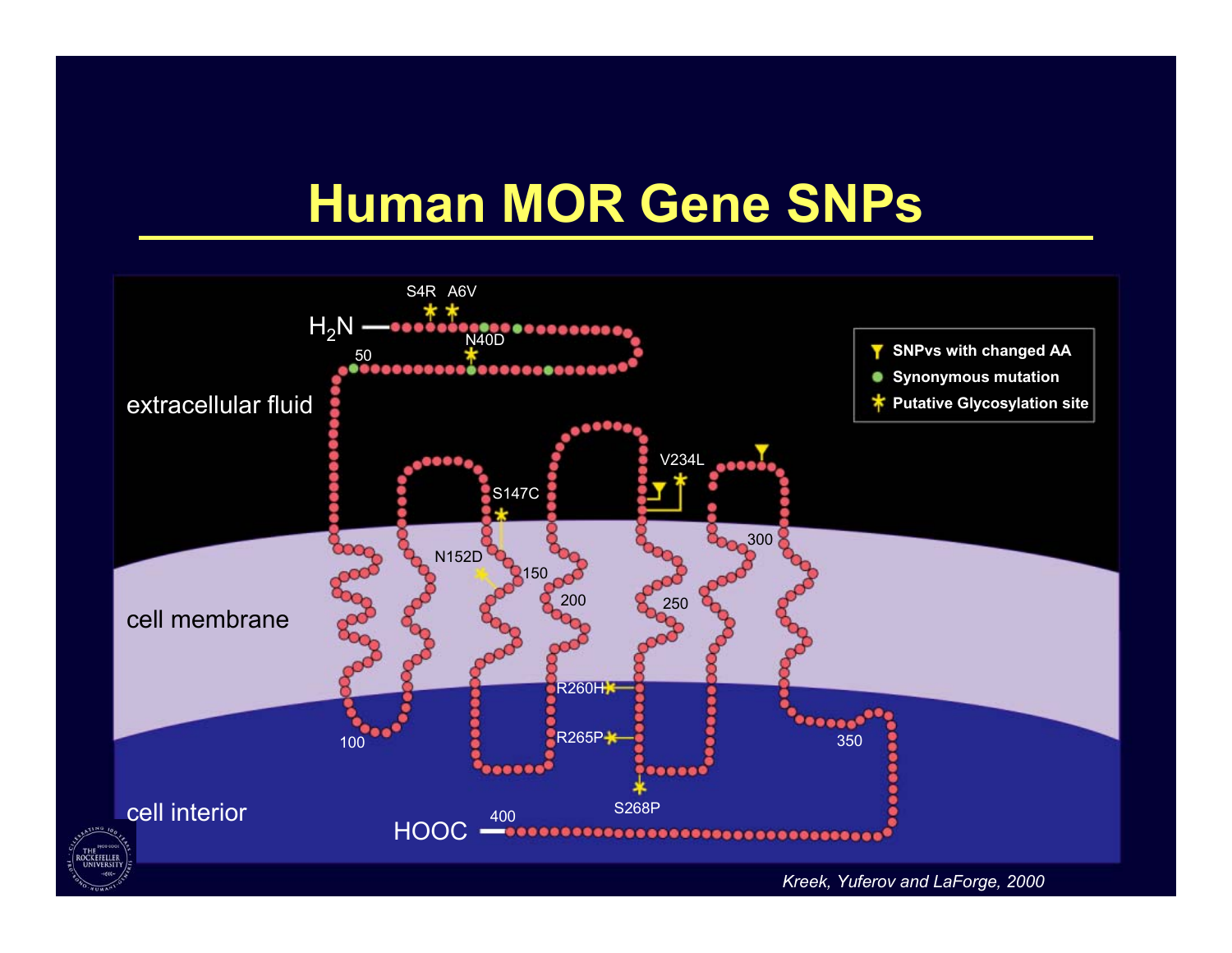## **Mu Opioid Receptor Gene: Evidence of Association or Linkage With Addictions**

#### **Alcohol Dependence**

- **For: Town, et al., 1999**
- **No Evidence For: Bergen, et al., 1997; Kranzler et al., 1998; Sander et al., 1998; Gelernter et al., 1999; Gscheidel et al., 2000.**

#### **Opioid Dependence**

- **For: Bond et al., 1998; Szeto et al., 2001.**
- **No Evidence For: Kranzler et al., 1998; Li et al.,2000; Franke et al., 2001.**

#### **Mixed Drug Dependence**

- –**For: Berrettini et al., 1997; Hoeho et al., 1997.**
- –**No Evidence for: Kranzler et al., 1998; Gelernter et al., 1999**

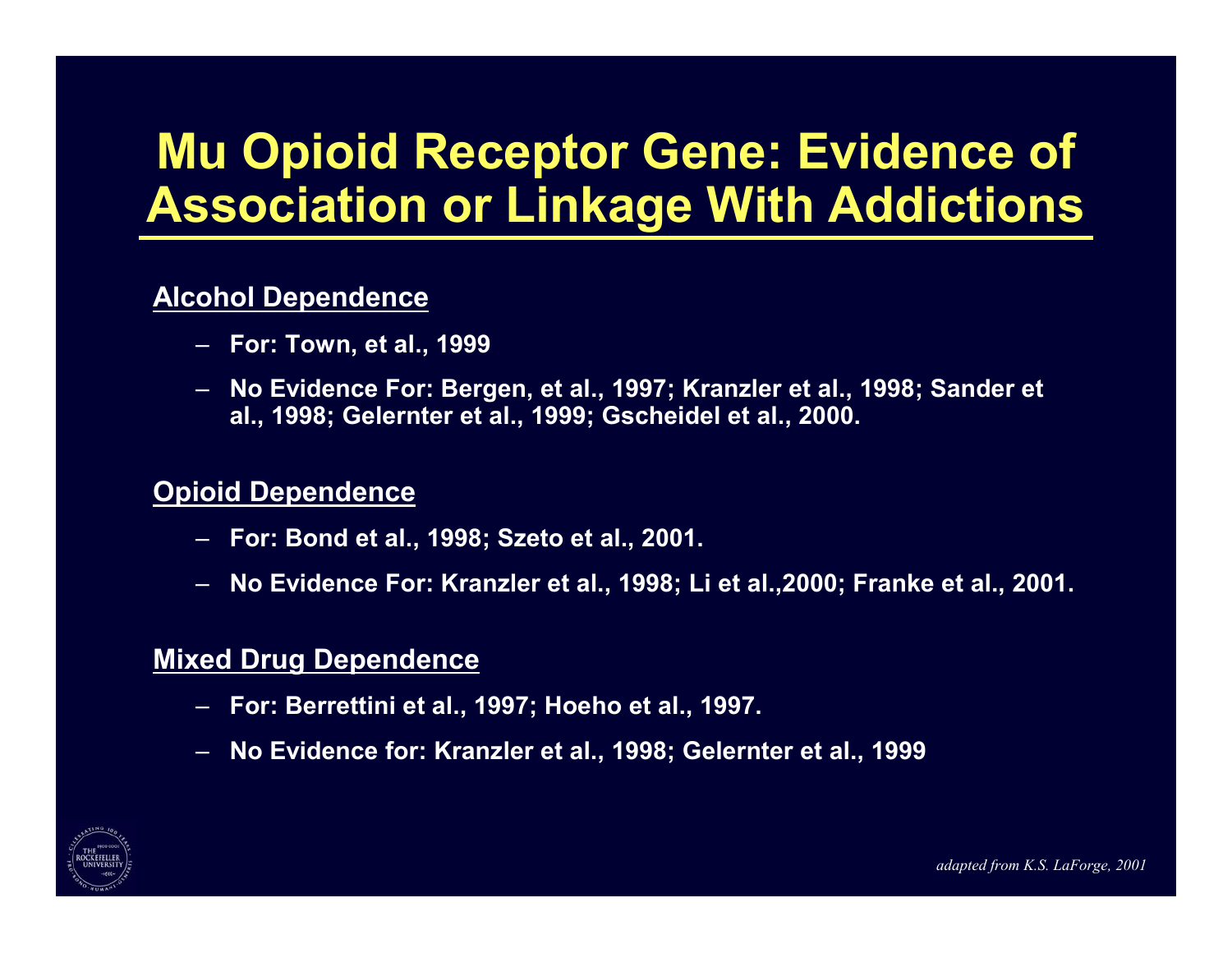## **Pharmacotherapies for Specific Addictive Diseases**

- **I. Opiate Addic tion (primarily Heroin A d diction)\***
	- **a.Methadone (mu-opioid receptor agonist)**
	- **b. L AA M (mu-o pioid receptor ag o nist)**
	- **c. Bupr enorphine + Naloxone (p a rtial mu-o pioid r e c eptor agonist + a non-orall y bioa v aila ble mu opioid ant agonist)**
	- **d. (Naltrexone[mu-opioi d receptor antagonist])\*\*\***
- **II. Alcoholism\*\***
	- **a.Naltrexone (mu-plus kappa receptor ant agonist)**
	- **b. Nalmefene (mu-plus kappa-opioid receptor ant agonist**
	- **c. Acamprosate (NMDA antagonist)**

#### **III. Cocaine, A mphetamine sand Other Stimulant s AddictionsNONE**

#### **IV. Nicotine Addiction \*\***

- a. Nicotine replacement (patch; gum; inhaler; other nicotine delivery systems)
- **b.Bupropion**

*<sup>\*\*\*</sup> Effective in >15% of unselect ed p ersons (lo*



*<sup>\*</sup> Effecti ve in > 60% of unselect ed p e rs o ns (high)*

*<sup>\*\*</sup> Effe ctive in >30% t o 50% of unsele cted person s (mode rate)*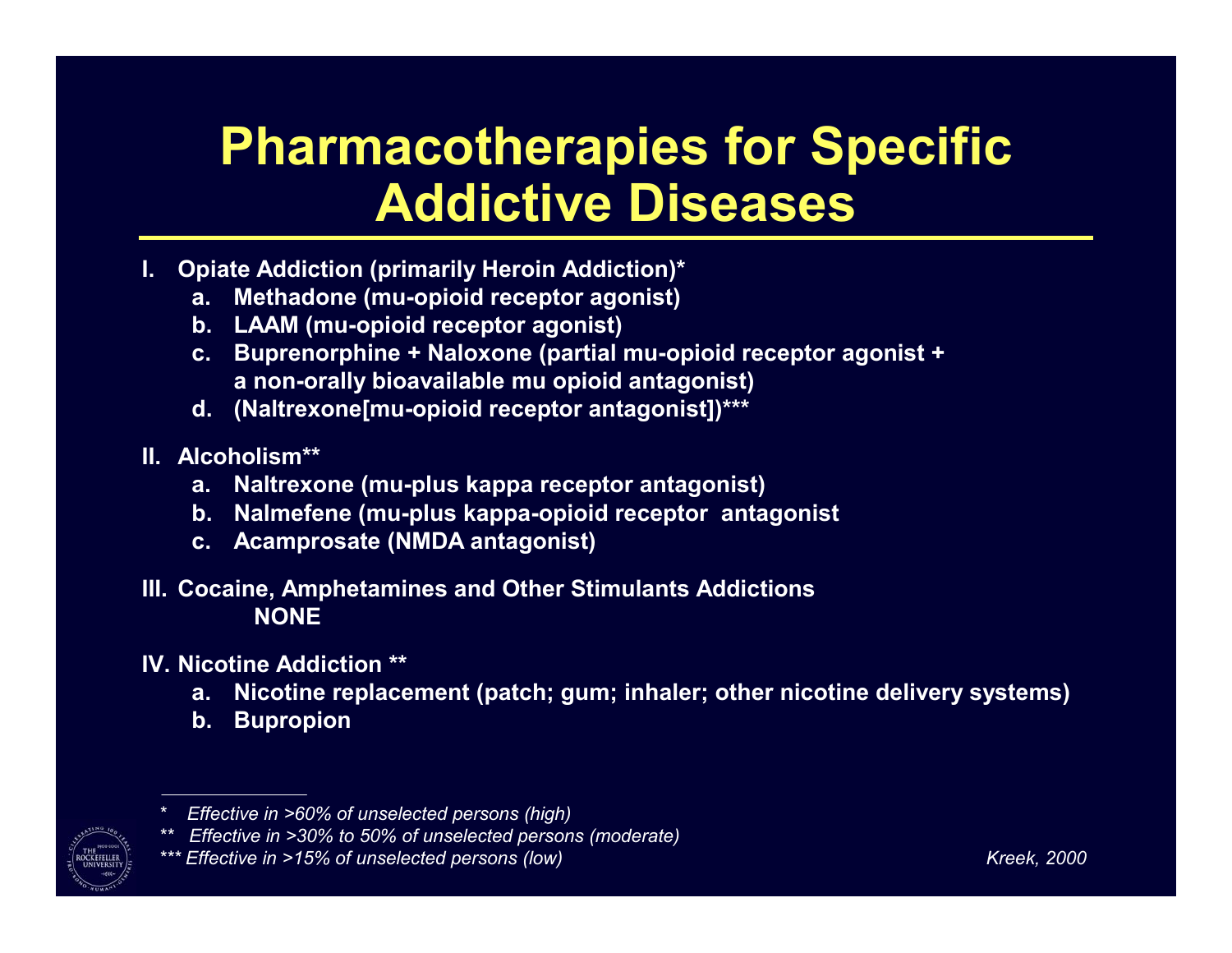## **Future of the Role of Medications in Treating Addictions: A Few Major Needs A Few Major Needs**

- **1) Broad acceptance of need for and implementation of combined pharmaco pharmacotherap y (specific, targe ted, safe, and fe, and e ffective) and**   $\bf{c}$  counseling and other behavioral treatments (specific, as well as **general, general, and effective), each in "adequate do uate doses ", in the in the treatment o f m any long -term drug term drug abusers and addicts, entering**  into and during chronic recovery.
- **2) Reduction (and ultimatel y eradication) o f s tigma against former**  drug abusers and addicts in various forms and stages of **effec tive tr e atment and thus recov ery, along with increased resources (fiscal and manpo w e r ) for treatment.**
- 3) Expansion and enhancement of bidirectional (clinical-laboratory) **input and support o f research (neurobiological, molecular, genetic, and behavioral, as w ell a s pre vention and treatment**  research) for future development of improved primary **prevention, early intervention, and treatm ent app roaches.**